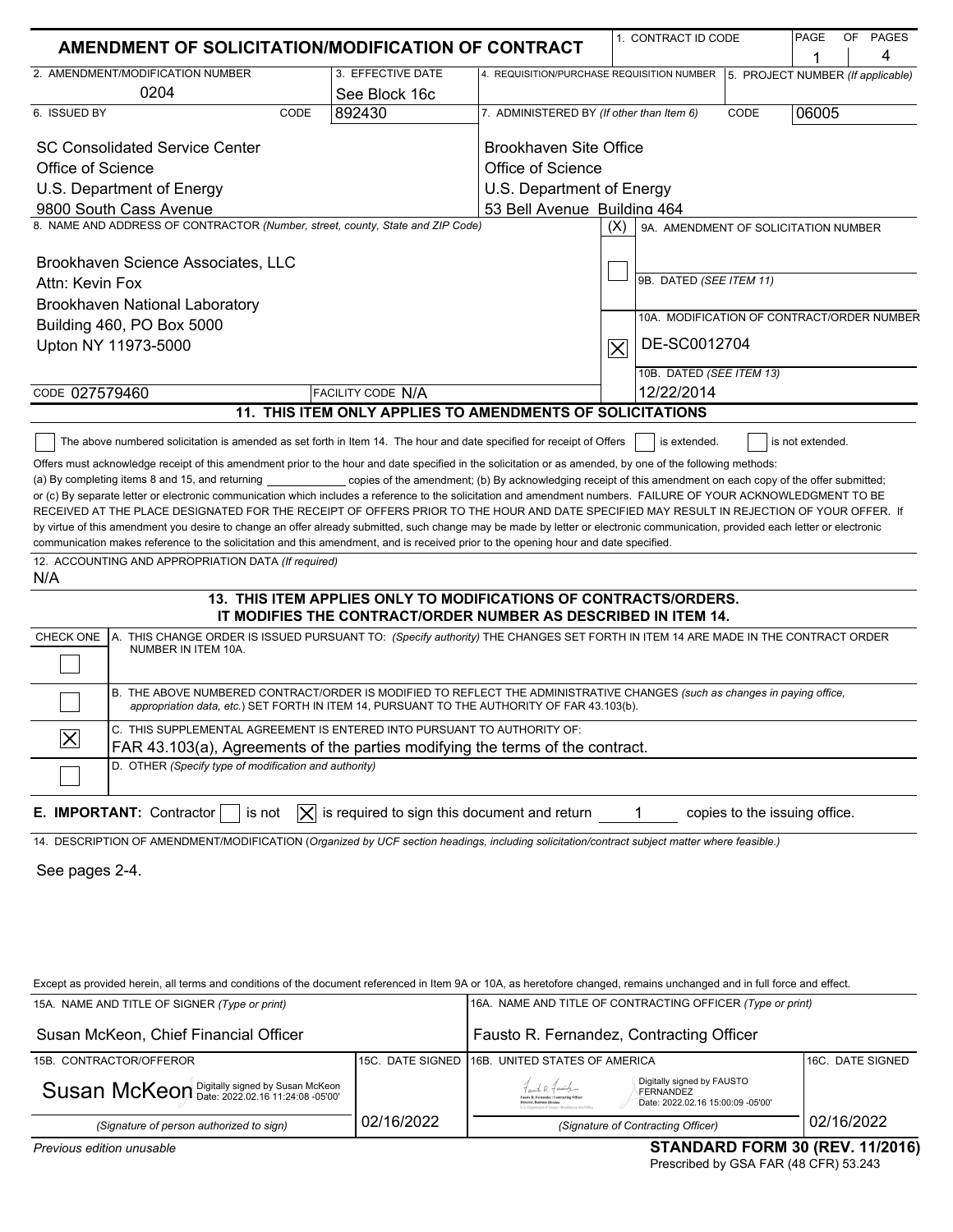Page **2** of **4**

#### **14. DESCRIPTION OF AMENDMENT/MODIFICATION** continued.

**A.** This modification is issued to update the following contract section:

- a. Part II, Section I—Contract Clauses
	- $\bullet$  1.85A FAR 52.242-3
	- $\bullet$  1.85B FAR 52.242-4
	- $\bullet$  1.85C FAR 52.242-5
	- I.118 DEAR 970.5203-1
	- I.127A DEAR 970.5216-7
	- $\bullet$  1.150 DEAR 970.5232-2
	- $\bullet$  1.151 DEAR 970.5232-3
	- I.155 DEAR 970.5232-7
	- I.156 DEAR 970.5232-8
	- $\bullet$  1.161 DEAR 970.5244-1
- **B.** Table of Changes

# **PART II, SECTION I — CONTRACT CLAUSES**

| <b>Clause</b><br>No. | <b>Title</b>                                                                | <b>Change &amp; Explanation</b>                                                                                                                                                                                                                                                                                                                                                                   |
|----------------------|-----------------------------------------------------------------------------|---------------------------------------------------------------------------------------------------------------------------------------------------------------------------------------------------------------------------------------------------------------------------------------------------------------------------------------------------------------------------------------------------|
| 1.85A                | FAR 52.242-3, Penalties for<br>Unallowable Costs (OCT<br>2021)              | <b>Description of Change:</b><br>Add new clause                                                                                                                                                                                                                                                                                                                                                   |
|                      |                                                                             | <b>Explanation:</b><br>This clause is added to the prime contract IAW PF<br>2022-23, Adding Clause Dates and Making Minor<br>Editorial Changes to the Previously Issued Class<br>Deviation to Implement the Office of Inspector<br>General's New Audit Strategy for Management and<br>Operating Contracts dated January 27, 2022 initially<br>issued in Policy Flash 2022-05 of November 2, 2021. |
| 1.85B                | FAR 52.242-4, Certification of<br><b>Final Indirect Costs (OCT</b><br>2021) | <b>Description of Change:</b><br>Add new clause                                                                                                                                                                                                                                                                                                                                                   |
|                      |                                                                             | <b>Explanation:</b><br>This clause is added to the prime contract IAW PF<br>2022-23, Adding Clause Dates and Making Minor<br>Editorial Changes to the Previously Issued Class<br>Deviation to Implement the Office of Inspector<br>General's New Audit Strategy for Management and<br>Operating Contracts dated January 27, 2022 initially<br>issued in Policy Flash 2022-05 of November 2, 2021. |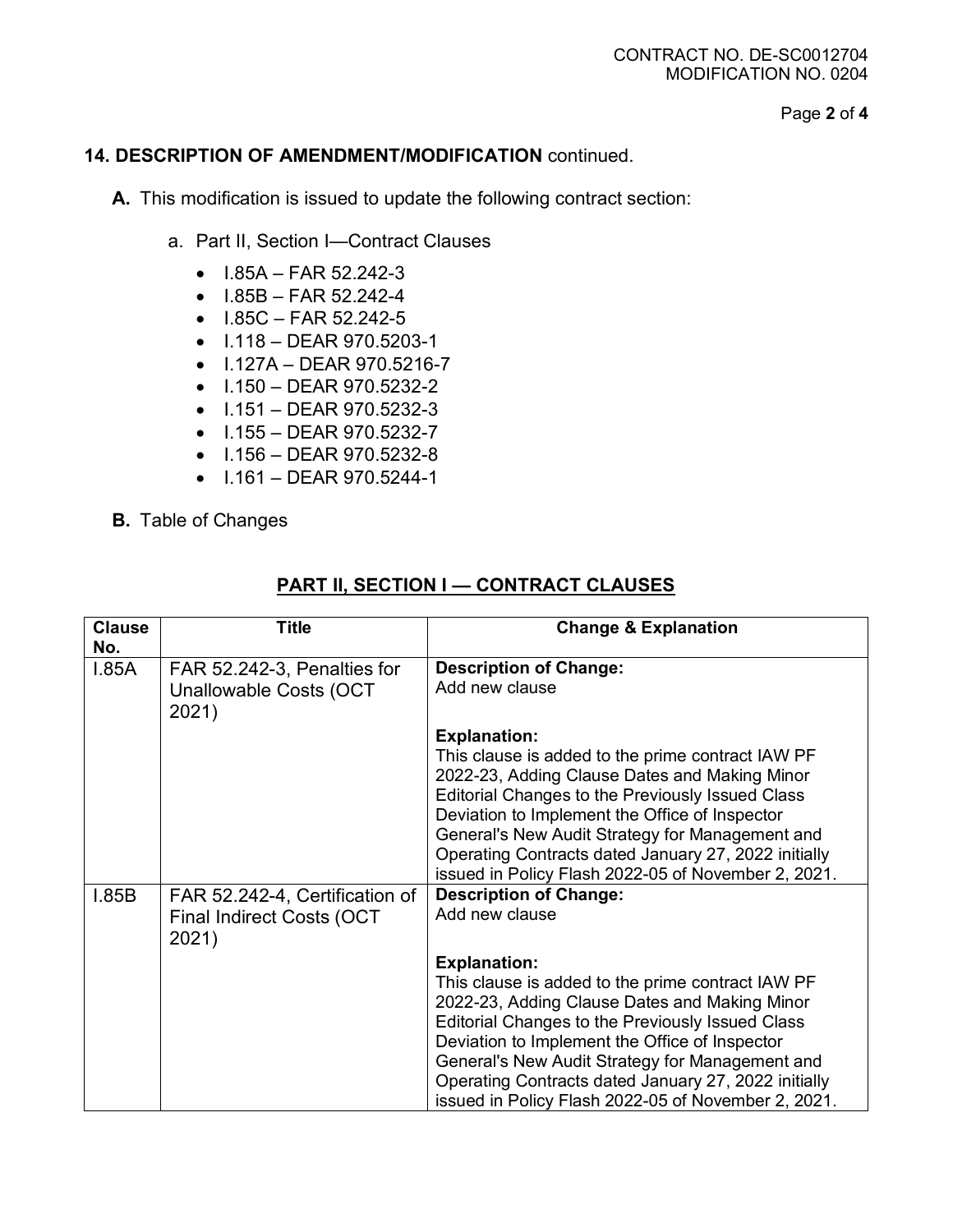Page **3** of **4**

| <b>I.85C</b> | FAR 52.242-5, Payments to       | <b>Description of Change:</b>                                                                              |
|--------------|---------------------------------|------------------------------------------------------------------------------------------------------------|
|              | <b>Small Business</b>           | Renumber clause                                                                                            |
|              | Subcontractors (Jan 2017)       |                                                                                                            |
|              |                                 | <b>Explanation:</b>                                                                                        |
|              |                                 | Renumbering existing clause I.85A of the prime                                                             |
|              |                                 | contract entitled "Payments to Small Business                                                              |
|              |                                 | Subcontractors (Jan 2017)" as clause I.85C accordingly                                                     |
|              |                                 | including any references thereto.                                                                          |
| I.118        | DEAR 970.5203-1                 | <b>Description of Change:</b>                                                                              |
|              | <b>Management Controls (JUL</b> | Amend clause by changing clause date and make                                                              |
|              | 2018) (SC Alternate II) (Apr    | minor editorial changes to the class deviation.                                                            |
|              | 2018)                           |                                                                                                            |
|              |                                 | <b>Explanation:</b>                                                                                        |
|              |                                 | This clause is updated IAW PF 2022-23, Adding Clause                                                       |
|              |                                 | Dates and Making Minor Editorial Changes to the                                                            |
|              |                                 | Previously Issued Class Deviation to Implement the<br>Office of Inspector General's New Audit Strategy for |
|              |                                 | Management and Operating Contracts dated January                                                           |
|              |                                 | 27, 2022 initially issued in Policy Flash 2022-05 of                                                       |
|              |                                 | November 2, 2021.                                                                                          |
| 1.127A       | DEAR 970.5216-7, Allowable      | <b>Description of Change:</b>                                                                              |
|              | Cost and Payment (OCT           | Add new clause                                                                                             |
|              | 2021)                           |                                                                                                            |
|              |                                 | <b>Explanation:</b>                                                                                        |
|              |                                 | This clause is added to the prime contract IAW PF                                                          |
|              |                                 | 2022-23, Adding Clause Dates and Making Minor                                                              |
|              |                                 | Editorial Changes to the Previously Issued Class<br>Deviation to Implement the Office of Inspector         |
|              |                                 | General's New Audit Strategy for Management and                                                            |
|              |                                 | Operating Contracts dated January 27, 2022 initially                                                       |
|              |                                 | issued in Policy Flash 2022-05 of November 2, 2021.                                                        |
| 1.150        | DEAR 970.5232-2, Payments       | <b>Description of Change:</b>                                                                              |
|              | and Advances (Dec 2000)         | Amend clause by changing clause date and make                                                              |
|              | (Alternates II And III)(Dec     | minor editorial changes to the class deviation.                                                            |
|              | 2000)(JUN 2020)                 |                                                                                                            |
|              |                                 | <b>Explanation:</b>                                                                                        |
|              |                                 | This clause is updated IAW PF 2022-23, Adding Clause                                                       |
|              |                                 | Dates and Making Minor Editorial Changes to the                                                            |
|              |                                 | Previously Issued Class Deviation to Implement the<br>Office of Inspector General's New Audit Strategy for |
|              |                                 | Management and Operating Contracts dated January                                                           |
|              |                                 | 27, 2022 initially issued in Policy Flash 2022-05 of                                                       |
|              |                                 | November 2, 2021.                                                                                          |
| 1.151        | DEAR 970.5232-3, Accounts,      | <b>Description of Change:</b>                                                                              |
|              | Records and Inspection (Dec     | Amend clause by changing clause date and make                                                              |
|              | 2010)                           | minor editorial changes to the class deviation.                                                            |
|              |                                 |                                                                                                            |
|              |                                 | <b>Explanation:</b>                                                                                        |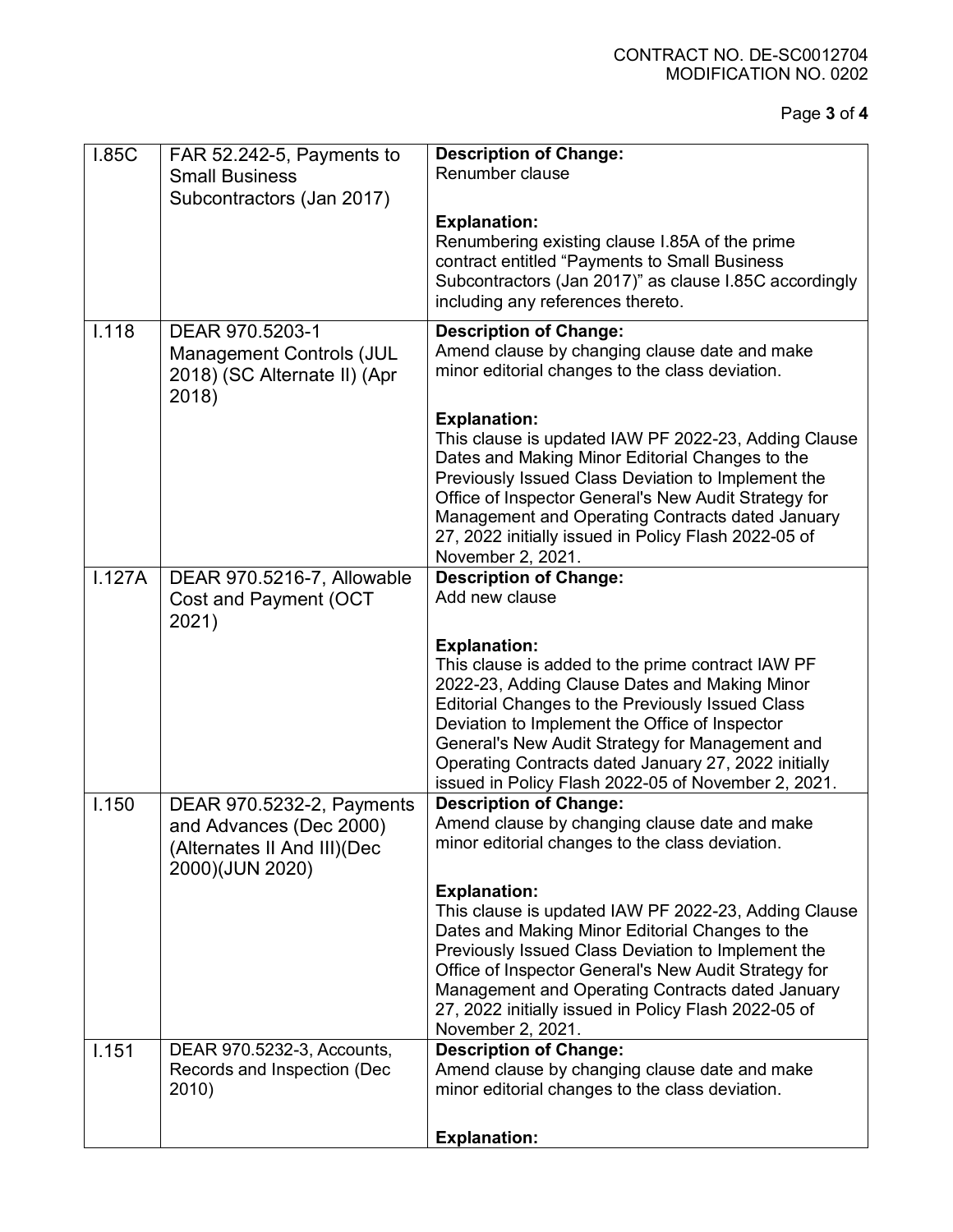Page **4** of **4**

|       |                                                                                              | This clause is updated IAW PF 2022-23, Adding Clause<br>Dates and Making Minor Editorial Changes to the<br>Previously Issued Class Deviation to Implement the<br>Office of Inspector General's New Audit Strategy for<br>Management and Operating Contracts dated January<br>27, 2022 initially issued in Policy Flash 2022-05 of<br>November 2, 2021.                               |
|-------|----------------------------------------------------------------------------------------------|--------------------------------------------------------------------------------------------------------------------------------------------------------------------------------------------------------------------------------------------------------------------------------------------------------------------------------------------------------------------------------------|
| 1.155 | DEAR 970.5232-7, Financial<br>Management System (Dec<br>2000)                                | <b>Description of Change:</b><br>Amend clause by changing clause date and make<br>minor editorial changes to the class deviation.                                                                                                                                                                                                                                                    |
|       |                                                                                              | <b>Explanation:</b><br>This clause is updated IAW PF 2022-23, Adding Clause<br>Dates and Making Minor Editorial Changes to the<br>Previously Issued Class Deviation to Implement the<br>Office of Inspector General's New Audit Strategy for<br>Management and Operating Contracts dated January<br>27, 2022 initially issued in Policy Flash 2022-05 of<br>November 2, 2021.        |
| 1.156 | DEAR 970.5232-8, Integrated<br>Accounting (Dec 2000)                                         | <b>Description of Change:</b><br>Amend clause by changing clause date and make<br>minor editorial changes to the class deviation.                                                                                                                                                                                                                                                    |
|       |                                                                                              | <b>Explanation:</b><br>This clause is updated IAW PF 2022-23, Adding Clause<br>Dates and Making Minor Editorial Changes to the<br>Previously Issued Class Deviation to Implement the<br>Office of Inspector General's New Audit Strategy for<br>Management and Operating Contracts dated January<br>27, 2022 initially issued in Policy Flash 2022-05 of<br>November 2, 2021.        |
| 1.161 | DEAR 970.5244-1, Contractor<br><b>Purchasing System (Aug</b><br>2016) (Deviation) (Deviation | <b>Description of Change:</b><br>Amend clause by changing clause date and make<br>minor editorial changes to the class deviation.                                                                                                                                                                                                                                                    |
|       | Per Policy Flash 2015-17,<br>Mar 2015) (SC Alternate) (Apr<br>2018)                          | <b>Explanation:</b><br>This clause is updated IAW PF 2022-23, Adding<br><b>Clause Dates and Making Minor Editorial Changes</b><br>to the Previously Issued Class Deviation to<br>Implement the Office of Inspector General's New<br>Audit Strategy for Management and Operating<br>Contracts dated January 27, 2022 initially issued in<br>Policy Flash 2022-05 of November 2, 2021. |

# **C. ALL OTHER TERMS AND CONDITIONS REMAIN UNCHANGED. END OF MODIFICATION**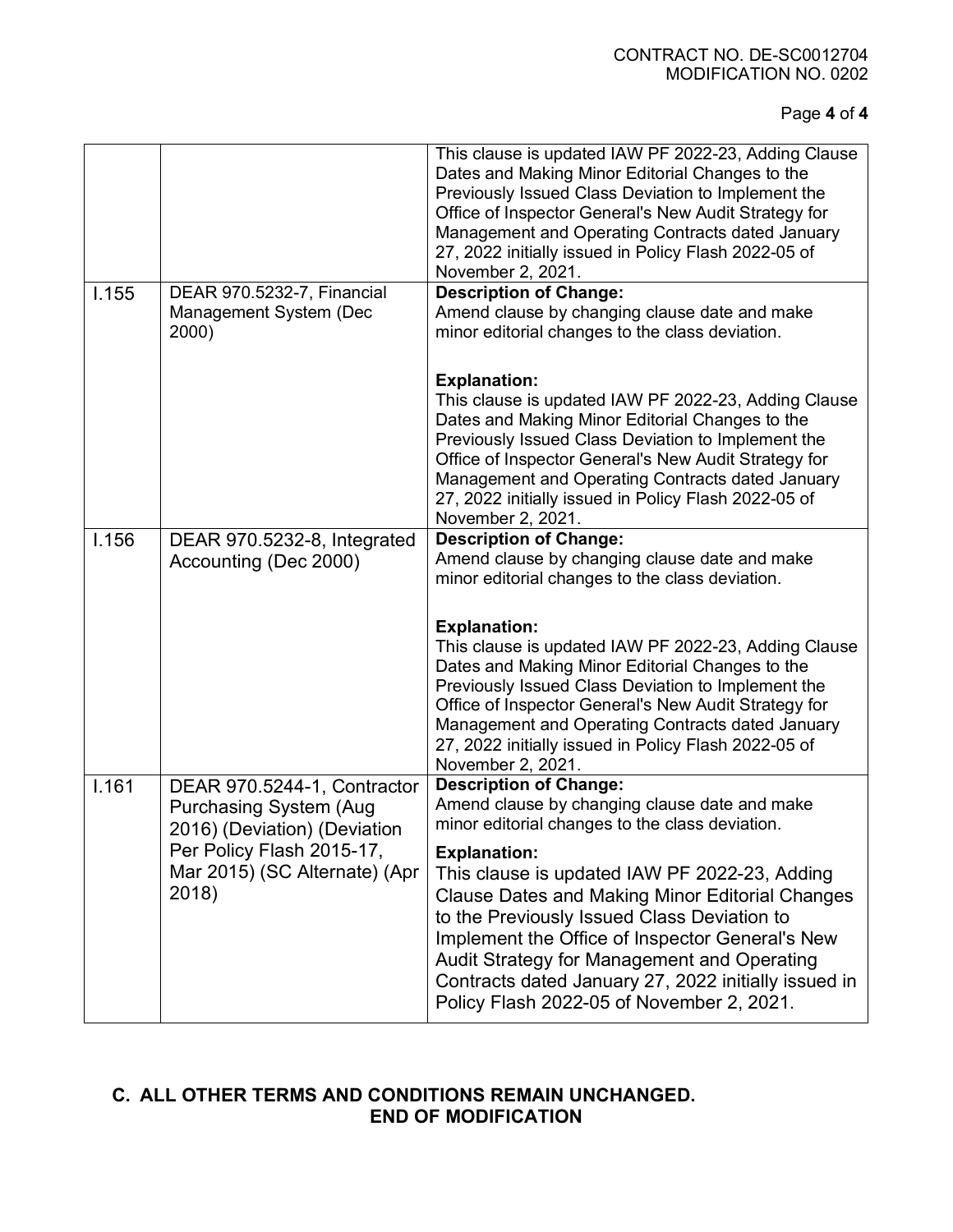# **CLAUSE I.85A – FAR 52.242-3 – PENALTIES FOR UNALLOWABLE COSTS (SEP 2021) (DEVIATION) (PF 2022-23) (OCT 2021)**

- (a) Definition*. Proposal*, as used in this clause, means either—
	- (1) A final indirect cost rate proposal submitted by the Contractor after the expiration of its fiscal year which-
		- (i) Relates to any payment made on the basis of billing rates; or
		- (ii) Will be used in negotiating the final contract price; or
	- (2) The final statement of costs incurred and estimated to be incurred under the Incentive Price Revision clause (if applicable), which is used to establish the final contract price.
- (b) Contractors which include unallowable indirect costs in a proposal may be subject to penalties. The penalties are prescribed in [10](http://uscode.house.gov/browse.xhtml;jsessionid=114A3287C7B3359E597506A31FC855B3) [U.S.C.2324](http://uscode.house.gov/browse.xhtml;jsessionid=114A3287C7B3359E597506A31FC855B3) or 41 [U.S.C.chapter](http://uscode.house.gov/browse.xhtml;jsessionid=114A3287C7B3359E597506A31FC855B3) 43, as applicable, which is implemented in Section [42.709](https://www.acquisition.gov/far/42.709#FAR_42_709) of the Federal Acquisition Regulation (FAR).
- (c) The Contractor shall not include in any proposal any cost that is unallowable, as defined in subpart [2.1](https://www.acquisition.gov/far/subpart-2.1#FAR_Subpart_2_1) of the FAR, or an executive agency supplement to the FAR.
- (d) If the Contracting Officer determines that a cost submitted by the Contractor in its proposal is expressly unallowable under a cost principle in the FAR, or an executive agency supplement to the FAR, that defines the allowability of specific selected costs, the Contractor shall be assessed a penalty equal to–
	- (1) The amount of the disallowed cost allocated to this contract; plus
	- (2) Simple interest, to be computed-
		- (i) On the amount the Contractor was paid (whether as a progress or billing payment) in excess of the amount to which the Contractor was entitled; and
		- (ii) Using the applicable rate effective for each six-month interval prescribed by the Secretary of the Treasury pursuant to Pub.L.92-41 (85 Stat.97).
- (e) If the Contracting Officer determines that a cost submitted by the Contractor in its proposal includes a cost previously determined to be unallowable for that Contractor, then the Contractor will be assessed a penalty in an amount equal to two times the amount of the disallowed cost allocated to this contract.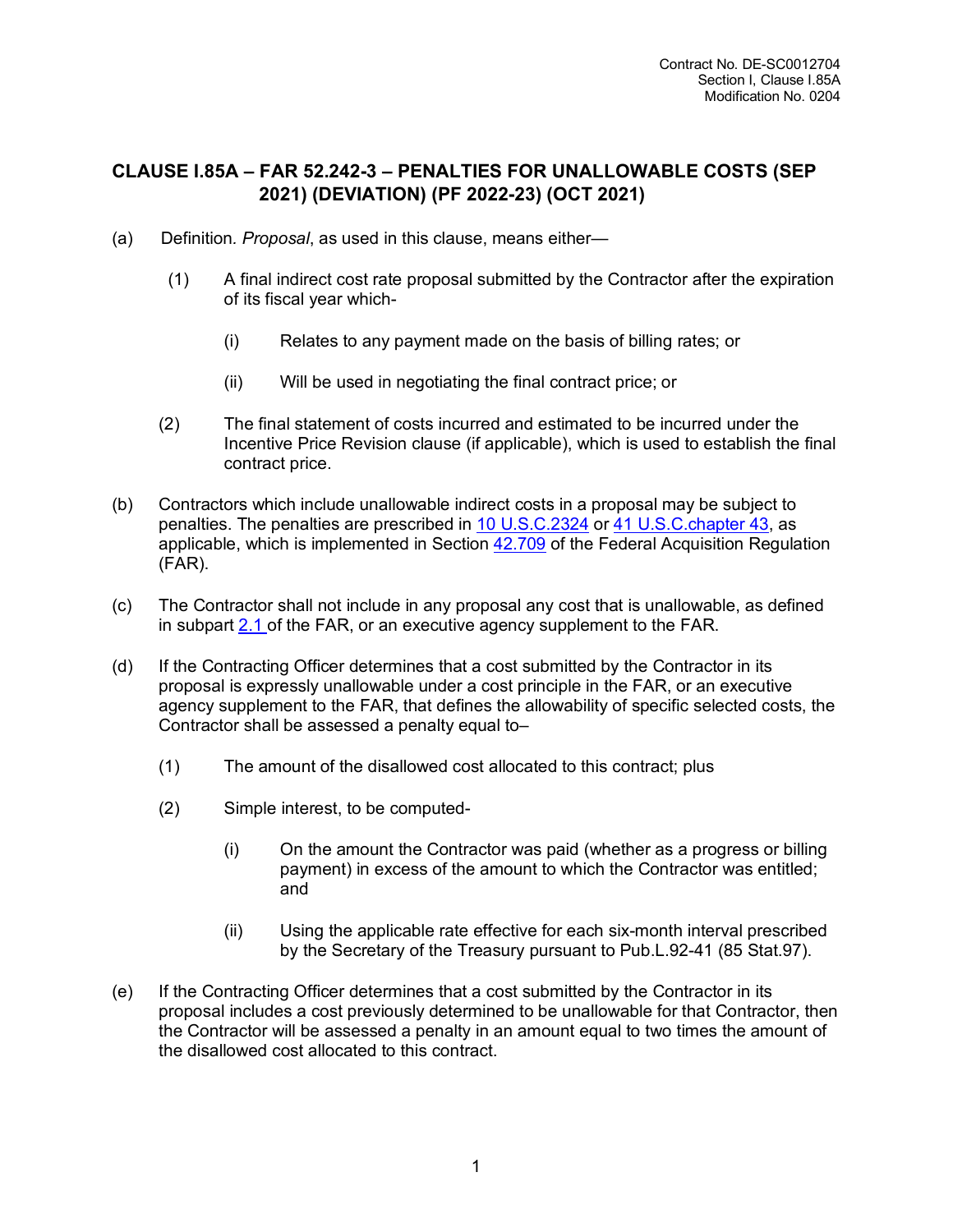- (f) Determinations under paragraphs (d) and (e) of this clause are final decisions within the meaning of 41 U.S.C. [chapter](http://uscode.house.gov/browse.xhtml;jsessionid=114A3287C7B3359E597506A31FC855B3) 71, Contract Disputes.
- (g) Pursuant to the criteria in FAR  $42.709-6$ , the Contracting Officer may waive the penalties in paragraph (d) or (e) of this clause.
- (h) Payment by the Contractor of any penalty assessed under this clause does not constitute repayment to the Government of any unallowable cost which has been paid by the Government to the Contractor.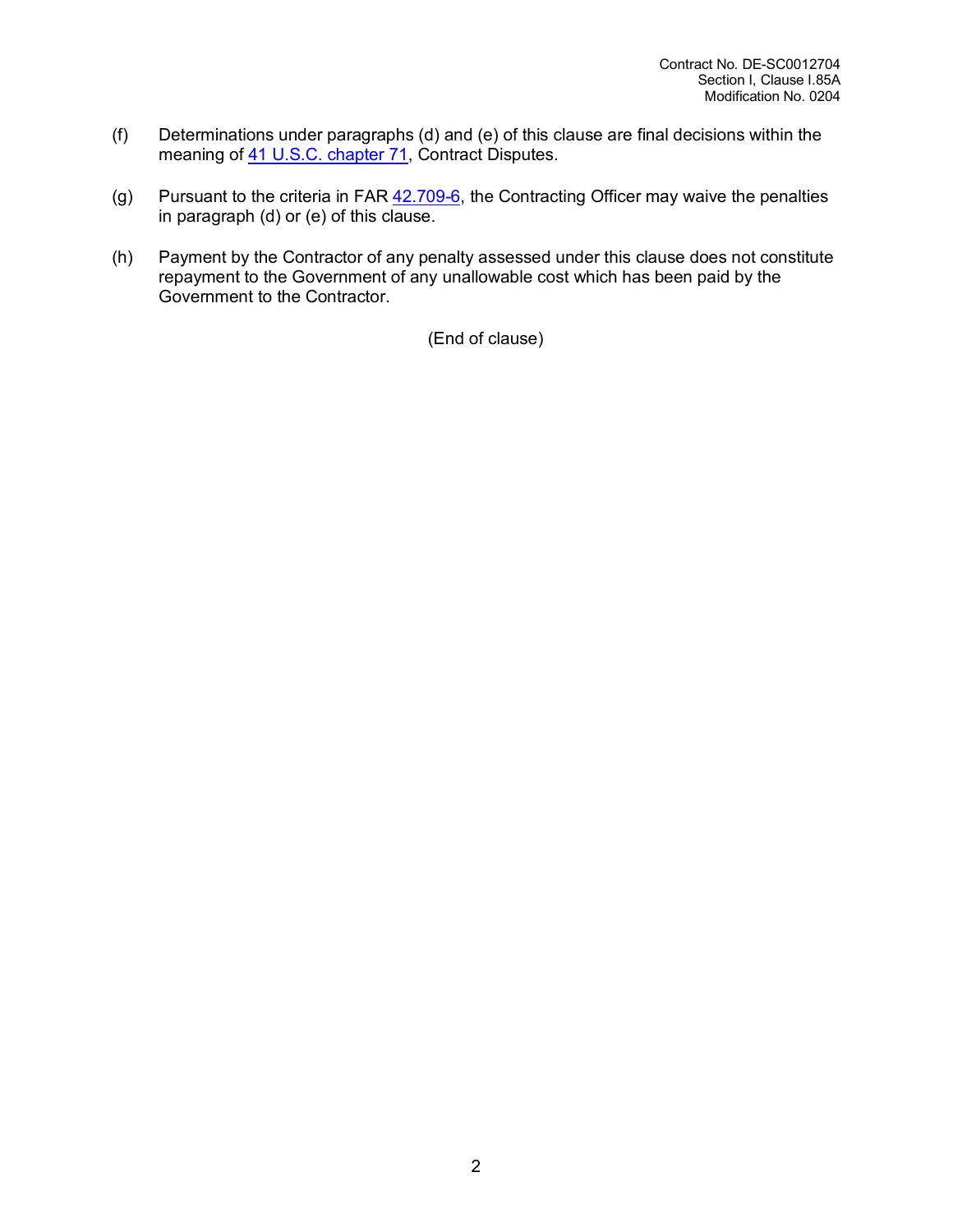# **CLAUSE I.85B – FAR 52.242-4 – CERTIFICATION OF FINAL INDIRECT COSTS (JAN 1997) (DEVIATION) (PF 2022- 23) (OCT 2021)**

- (a) The Contractor shall-
	- (1) Certify any proposal to establish or modify final indirect cost rates;
	- (2) Use the format in paragraph (c) of this clause to certify; and
	- (3) Have the certificate signed by an individual of the Contractor's organization at a level no lower than a vice president or Chief Financial Officer of the business segment of the Contractor that submits the proposal.
- (b) Failure by the Contractor to submit a signed certificate, as described in this clause, may result in final indirect costs at rates unilaterally established by the Contracting Officer.
- (c) The certificate of final indirect costs shall read as follows:

Certificate of Final Indirect Costs

This is to certify that I have reviewed this proposal to establish final indirect cost rates and to the best of my knowledge and belief:

- 1. All costs included in this proposal (identify proposal and date) to establish final indirect cost rates for (identify period covered by rate) are allowable in accordance with the cost principles of the Federal Acquisition Regulation (FAR) and its supplements applicable to the contracts to which the final indirect cost rates will apply; and
- 2. This proposal does not include any costs which are expressly unallowable under applicable cost principles of the FAR or its supplements.

| Firm: $\qquad \qquad$                       |  |
|---------------------------------------------|--|
|                                             |  |
|                                             |  |
|                                             |  |
| Date of Execution: <u>_________________</u> |  |
|                                             |  |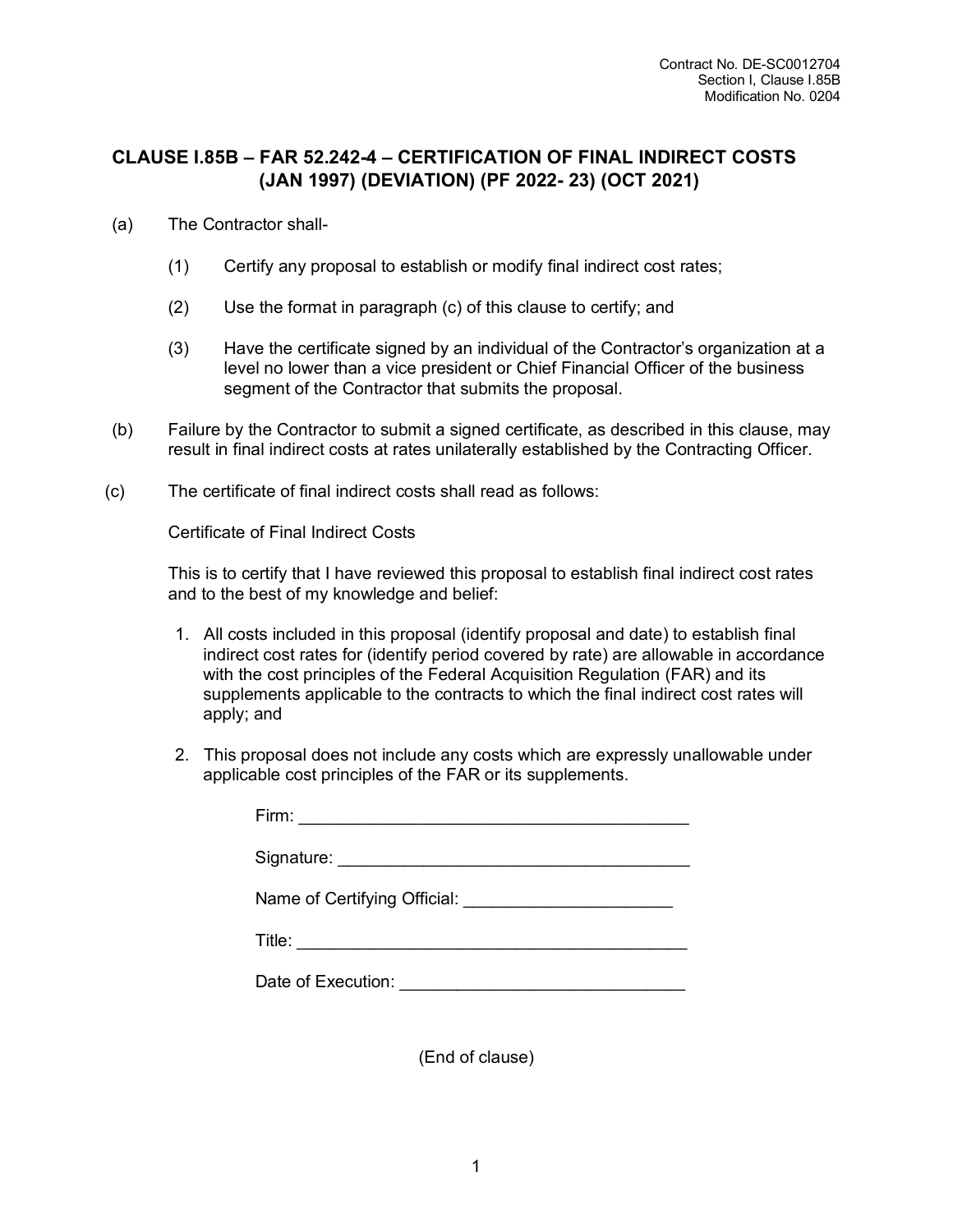#### **CLAUSE I.85C – FAR 52.242-5 – PAYMENTS TO SMALL BUSINESS SUBCONTRACTORS (JAN 2017) (PREV. I.85A)**

(a) *Definitions*. As used in this clause--

"Reduced payment" means a payment that is for less than the amount agreed upon in a subcontract in accordance with its terms and conditions, for supplies and services for which the Government has paid the prime contractor.

"Untimely payment" means a payment that is more than 90 days past due under the terms and conditions of a subcontract, for supplies and services for which the Government has paid the prime contractor.

(b) *Notice*. The Contractor shall notify the Contracting Officer, in writing, not later than 14 days after--

(1) A small business subcontractor was entitled to payment under the terms and conditions of the subcontract; and

- (2) The Contractor--
	- (i) Made a reduced or untimely payment to the small business subcontractor; or
	- (ii) Failed to make a payment, which is now untimely.
- (c) Content of notice. The Contractor shall include the reason(s) for making the reduced or untimely payment in any notice required under paragraph (b) of this clause.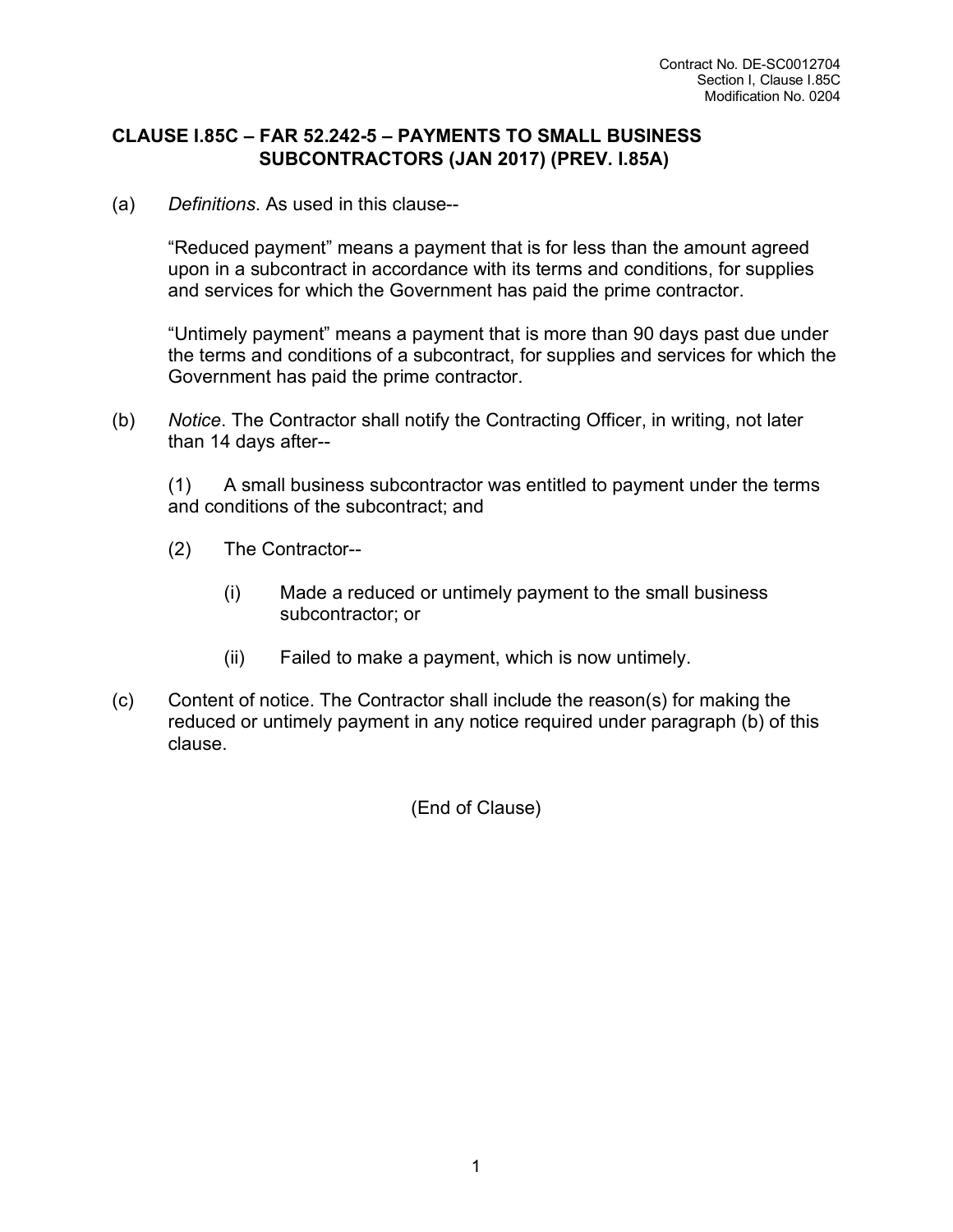### **CLAUSE I.118 – DEAR 970.5203-1 – MANAGEMENT CONTROLS (JUN 2007)(SC ALTERNATE II)(APR 2018)(DEVIATION)(PF 2022-23)(OCT 2021)**

- (a) The Contractor shall be responsible for maintaining, as an integral part of its organization, effective systems of management controls for both administrative and programmatic functions. Management controls comprise the plan of organization, methods, and procedures adopted by contractor management to reasonably ensure that:
	- (1) Mission and functions assigned to the contractor are properly executed;
	- (2) Systems and controls employed by the contractor are documented and satisfactory to DOE;
	- (3) All levels of management are accountable for effective management systems and internal controls within their areas of assigned responsibility;
	- (4) Provide reasonable assurance that Government resources are safeguarded against theft, fraud, waste, and unauthorized use;
	- (5) Promote work and worker safety;
	- (6) Promote efficient and effective operations including consideration of outsourcing of functions;
	- (7) Reduce or eliminate operational risks to Government facilities;
	- (8) All obligations and costs incurred are allowable in accordance with the intended purposes and the terms and conditions of the contract;
	- (9) All revenues, expenditures, transactions and assets are properly record, manage, and report;
	- (10) Financial, statistical and other necessary reports are maintained in an accurate, reliable, and timely manner, with proper accountability and management controls;
	- (11) Systems are periodically reviewed to provide reasonable assurance that the objectives of the systems are being accomplished and that its controls are working effectively;
	- (12) Such systems shall be an integral part of the Contractor's management functions, including defining specific roles and responsibilities for each level of management, and holding employees accountable for the adequacy of the management systems and controls in their areas of assigned responsibility;
	- (13) The Contractor shall, As part of the internal audit program required elsewhere in this contract, periodically review the management systems and controls employed in programs and administrative areas to ensure that they are adequate to provide reasonable assurance that the objectives of the systems are being accomplished and that these systems and controls are working effectively. Annually, or at other intervals directed by the Contracting Officer, the Contractor shall supply to the Contracting Officer copies of the reports reflecting the status of recommendations resulting from management audits performed by its internal audit activity and any other audit organization. This requirement may be satisfied in part by the reports required under paragraph (i) of 48 CFR 970.5232-3, Accounts, records, and inspection; and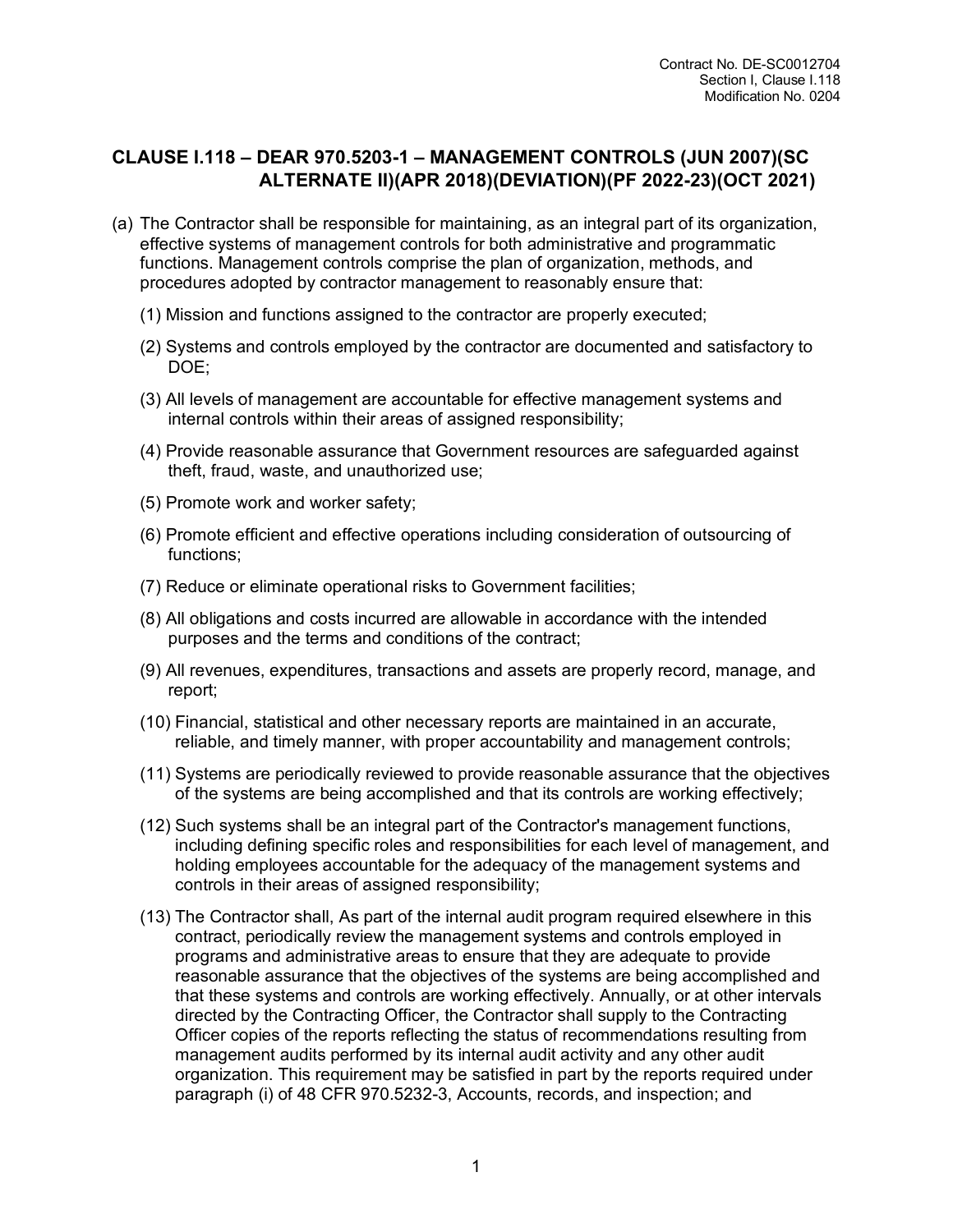- (b) The Contractor shall be responsible for maintaining, as a part of its operational responsibilities, a baseline quality assurance program that implements documented performance, quality standards, and control and assessment techniques.
- (c) On an annual basis, the Contractor through an officer at a level above the Laboratory Director, shall submit an assurance to the Contracting Officer that the system of management controls, including all systems revised in accordance with the Special Contract Requirements H clause of this Contract, entitled, "Application of DOE Contractor Requirements Documents", is adequate to assure that the objectives of the management system are being accomplished and that the system and controls are effective and efficient.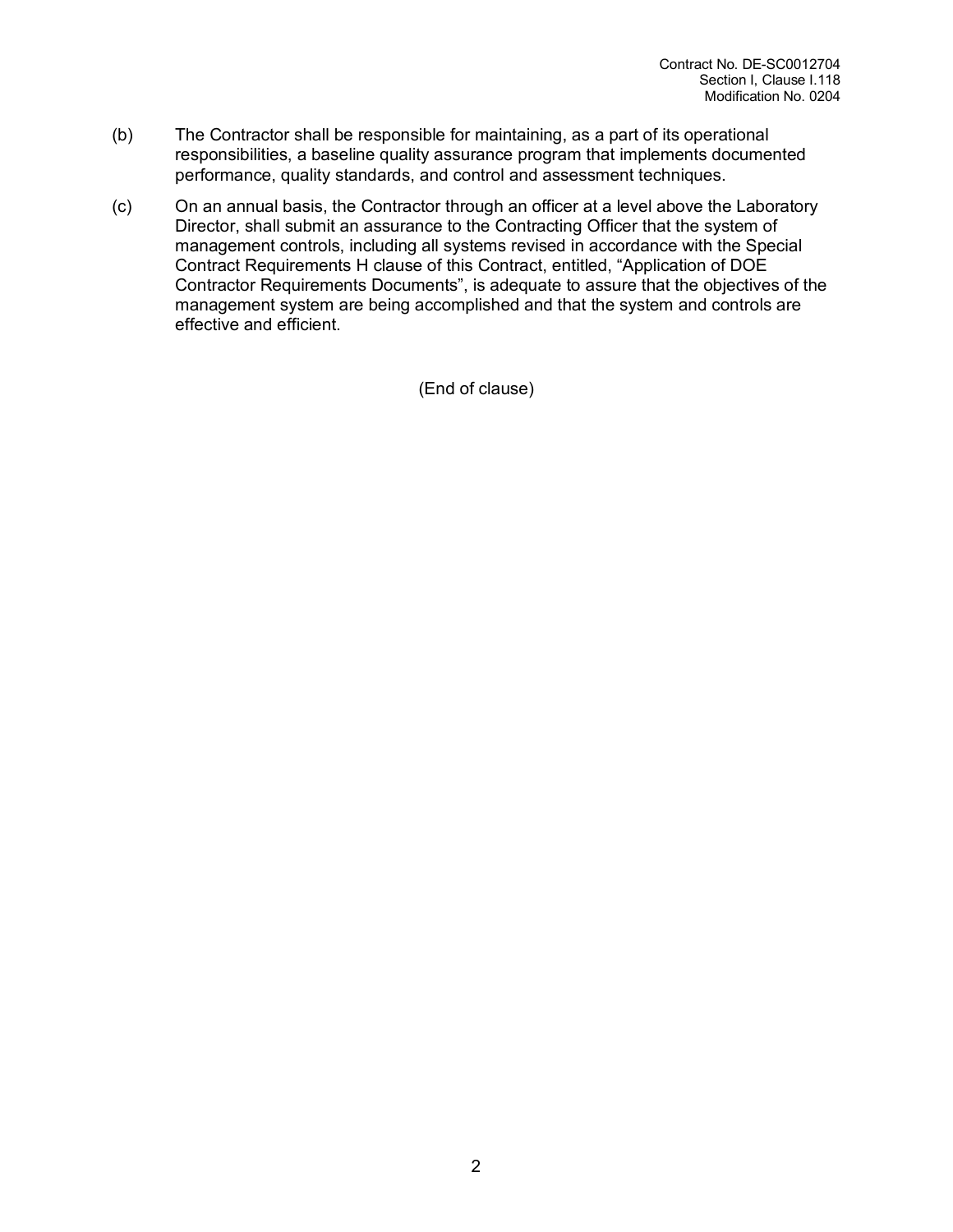### **CLAUSE I.127A – DEAR 970.5216-7 – ALLOWABLE COST AND PAYMENT (OCT 2021)(DEVIATION)(PF 2022-23)(OCT 2021)**

- (a) Invoicing.
	- (1) The Government will make payments to the Contractor per DEAR 970.5232-2, "Payments and advances." The payments will only be for amounts determined to be allowable by the Contracting Officer in accordance with the: Federal Acquisition Regulation (FAR) [subpart 31.2 i](https://www.acquisition.gov/far/subpart-31.2#FAR_Subpart_31_2)n effect on the date of this contract; the Department of Energy Acquisition Regulation subpart 970.31 in effect on the date of this contract; and the terms of this contract. The Contractor may submit to an authorized representative of the Contracting Officer, in such form and reasonable detail as the representative may require, an invoice or voucher supported by a statement of the claimed allowable cost for performing this contract.
- (b) Reimbursing costs.
	- (1) The Government will make payments to the Contractor per DEAR 970.5232-2, "Payments and advances." The payments will only be for allowable costs. For the purpose of reimbursing allowable costs (except as provided in paragraph (b)(2) of this clause, with respect to pension, deferred profit sharing, and employee stock ownership plan contributions), the term "costs" includes only—
		- (i) Those recorded costs that, at the time of the request for reimbursement, the Contractor has paid by cash, check, or other form of actual payment for items or services purchased directly for the contract;
		- (ii) When the Contractor is not delinquent in paying costs of contract performance in the ordinary course of business, costs incurred, but not necessarily paid, for-
			- (A) Supplies and services purchased directly for the contract and associated financing payments to subcontractors, provided payments determined due will be made–
				- (1) In accordance with the terms and conditions of a subcontract or invoice; and
				- (2) Ordinarily within 30 days of the submission of the Contractor's payment request to the Government (the Government will make payments to the Contractor per DEAR 970.5232-2, "Payments and advances");
			- (B) Materials issued from the Contractor's inventory and placed in the production process for use on the contract;
			- (C) Direct labor;
			- (D) Direct travel;
			- (E) Other direct in-house costs; and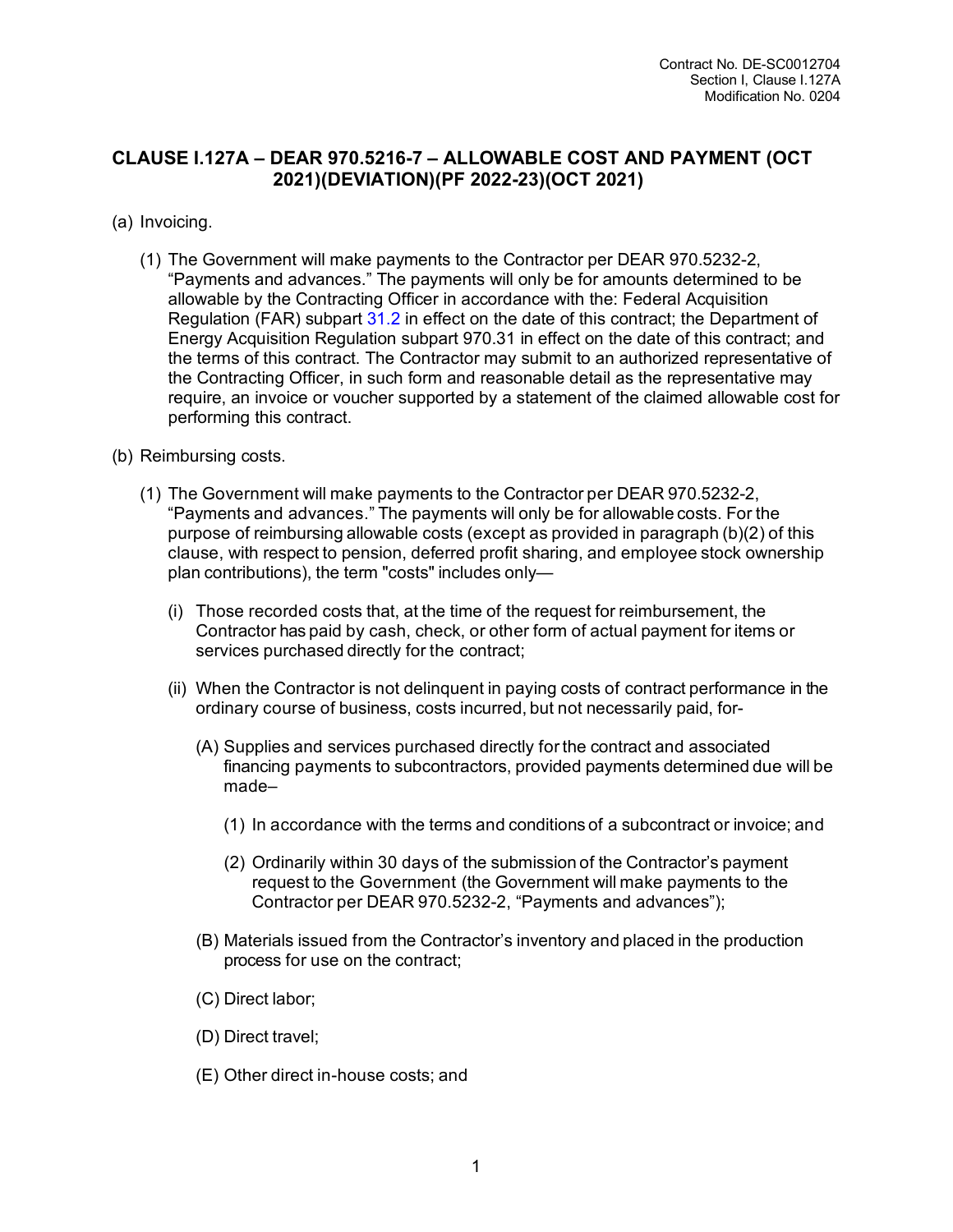- (F) Properly allocable and allowable indirect costs, as shown in the records maintained by the Contractor for purposes of obtaining reimbursement under Government contracts; and
- (iii) The amount of financing payments that have been paid by cash, check, or other forms of payment to subcontractors.
- (2) Accrued costs of Contractor contributions under employee pension plans shall be excluded until actually paid unless-
	- (i) The Contractor's practice is to make contributions to the retirement fund quarterly or more frequently; and
	- (ii) The contribution does not remain unpaid 30 days after the end of the applicable quarter or shorter payment period (any contribution remaining unpaid shall be excluded from the Contractor's indirect costs for payment purposes).
- (3) Notwithstanding the audit and adjustment of invoices or vouchers under paragraph (g) of this clause, allowable indirect costs under this contract shall be obtained by applying indirect cost rates established in accordance with paragraph (d) of this clause.
- (4) Any statements in specifications or other documents incorporated in this contract by reference designating performance of services or furnishing of materials at the Contractor's expense or at no cost to the Government shall be disregarded for purposes of cost-reimbursement under this clause.
- (c) *Small business concerns*. The Government will make payments to the Contractor per DEAR 970.5232-2, "Payments and advances."
- (d) Final indirect cost rates.
	- (1) Final annual indirect cost rates and the appropriate bases shall be established in accordance with [subpart](https://www.acquisition.gov/far/subpart-42.7#FAR_Subpart_42_7) 42.7 of the Federal Acquisition Regulation (FAR) in effect for the period covered by the indirect cost rate proposal.
	- (2)
		- (i) The Contractor shall submit an adequate final indirect cost rate proposal to the Contracting Officer (or cognizant Federal agency official) and auditor within the 6 month period following the expiration of each of its fiscal years. Reasonable extensions, for exceptional circumstances only, may be requested in writing by the Contractor and granted in writing by the Contracting Officer. The Contractor shall support its proposal with adequate supporting data.
		- (ii) The proposed rates shall be based on the Contractor's actual cost experience for that period. The appropriate Government representative and the Contractor shall establish the final indirect cost rates as promptly as practical after receipt of the Contractor's proposal.
		- (iii) An adequate indirect cost rate proposal shall include the following data unless otherwise specified by the cognizant Federal agency official: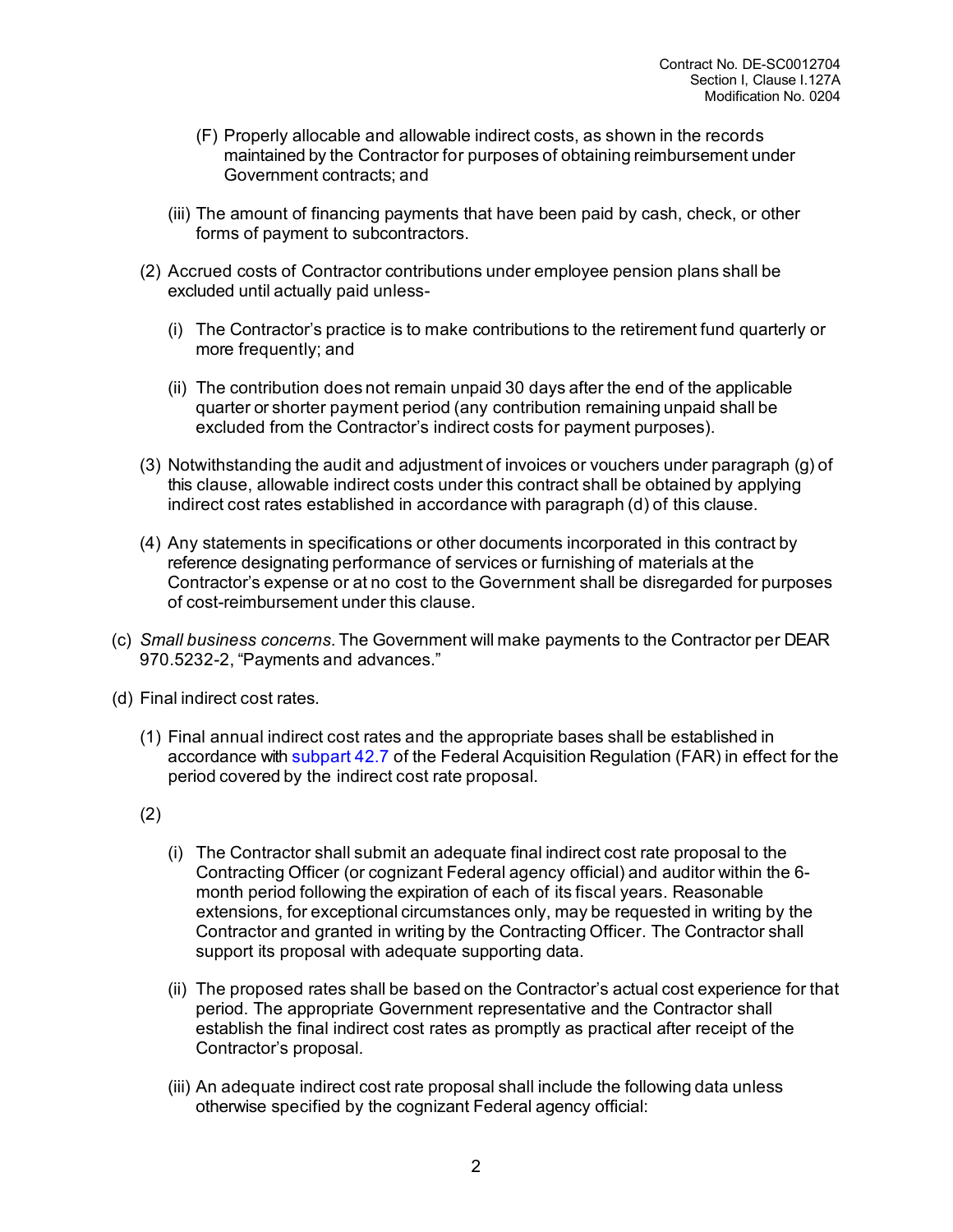- (A) Summary of all claimed indirect expense rates, including pool, base, and calculated indirect rate.
- (B) *General and Administrative expenses (final indirect cost pool)*. Schedule of claimed expenses by element of cost as identified in accounting records (Chart of Accounts).
- (C) *Overhead expenses (final indirect cost pool)*. Schedule of claimed expenses by element of cost as identified in accounting records (Chart of Accounts) for each final indirect cost pool.
- (D) *Occupancy expenses (intermediate indirect cost pool)*. Schedule of claimed expenses by element of cost as identified in accounting records (Chart of Accounts) and expense reallocation to final indirect cost pools.
- (E) Claimed allocation bases, by element of cost, used to distribute indirect costs.
- (F) Facilities capital cost of money factors computation.
- (G) Reconciliation of books of account (*i.e.*, General Ledger) and claimed direct costs by major cost element.
- (H) Schedule of direct costs by contract and subcontract and indirect expense applied at claimed rates, as well as a subsidiary schedule of Government participation percentages in each of the allocation base amounts.
- (I) Schedule of cumulative direct and indirect costs claimed and billed by contract and subcontract.
- (J) *Subcontract information*. Listing of subcontracts awarded to companies for which the contractor is the prime or upper-tier contractor (include prime and subcontract numbers; subcontract value and award type; amount claimed during the fiscal year; and the subcontractor name, address, and point of contact information).
- (K) Summary of each time-and-materials and labor-hour contract information, including labor categories, labor rates, hours, and amounts; direct materials; other direct costs; and, indirect expense applied at claimed rates.
- (L) Reconciliation of total payroll per IRS form 941 to total labor costs distribution.
- (M) Listing of decisions/agreements/approvals and description of accounting/organizational changes.
- (N) Certificate of final indirect costs (see [52.242-4,](https://www.acquisition.gov/far/52.242-4#FAR_52_242_4) Certification of Final Indirect Costs).
- (O) Contract closing information for contracts physically completed in this fiscal year (include contract number, period of performance, contract ceiling amounts, contract fee computations, level of effort, and indicate if the contract is ready to close).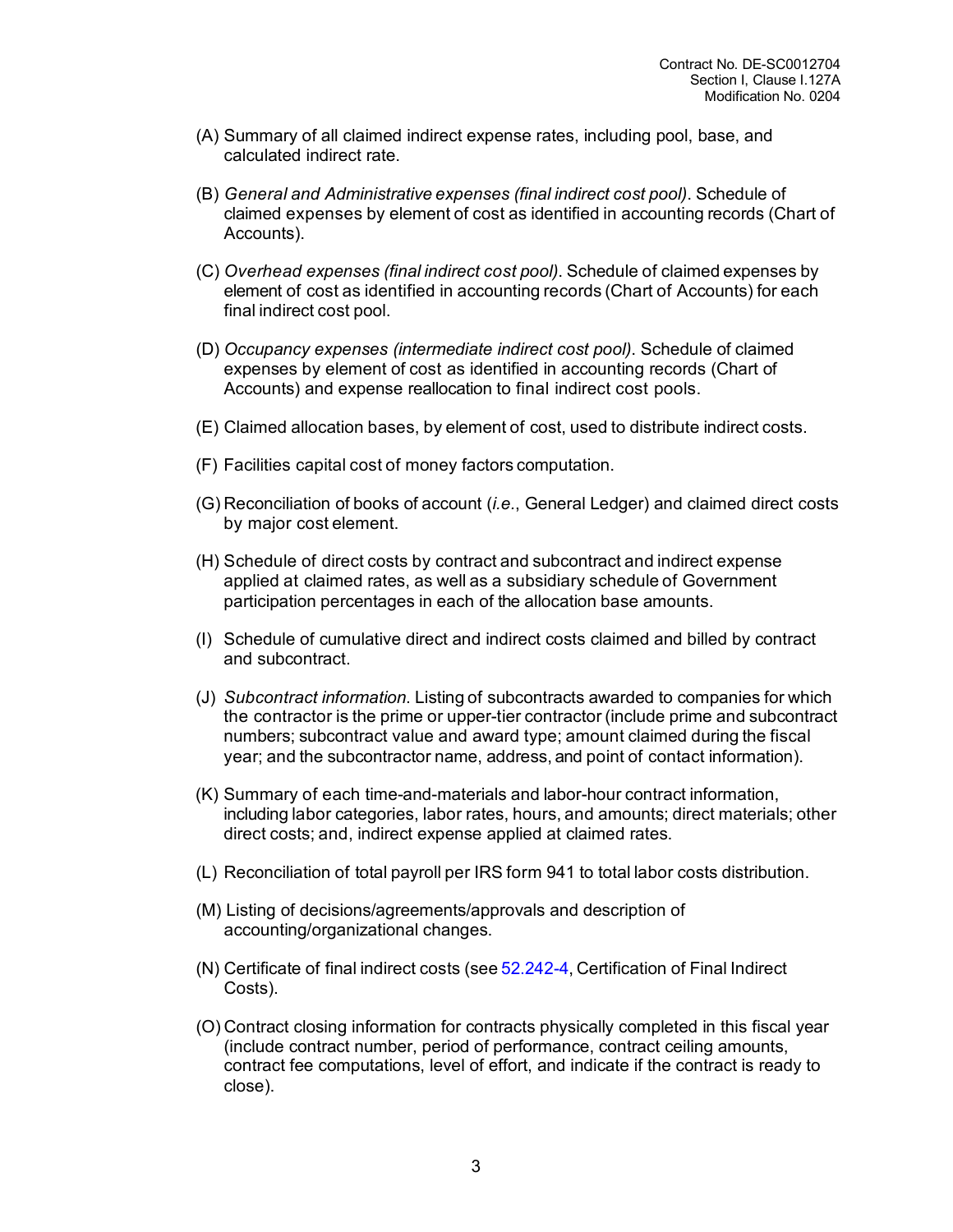- (iv) The following supplemental information is not required to determine if a proposal is adequate, but may be required during the audit process:
	- (A) Comparative analysis of indirect expense pools detailed by account to prior fiscal year and budgetary data.
	- (B) General organizational information and limitation on allowability of compensation for certain contractor personnel. See  $31.205-6(p)$  $31.205-6(p)$ . Additional salary reference information is available at [https://www.whitehouse.gov/wp](https://www.whitehouse.gov/wp-content/uploads/2017/11/ContractorCompensationCapContractsAwardedBeforeJune24.pdf)[content/uploads/2017/11/ContractorCompensationCapContractsAwardedBef](https://www.whitehouse.gov/wp-content/uploads/2017/11/ContractorCompensationCapContractsAwardedBeforeJune24.pdf) [oreJune24.pdf](https://www.whitehouse.gov/wp-content/uploads/2017/11/ContractorCompensationCapContractsAwardedBeforeJune24.pdf) and [https://www.whitehouse.gov/wp](https://www.whitehouse.gov/wp-content/uploads/2017/11/ContractorCompensationCapContractsAwardedafterJune24.pdf)[content/uploads/2017/11/ContractorCompensationCapContractsAwardedafterJu](https://www.whitehouse.gov/wp-content/uploads/2017/11/ContractorCompensationCapContractsAwardedafterJune24.pdf) [ne24.pdf](https://www.whitehouse.gov/wp-content/uploads/2017/11/ContractorCompensationCapContractsAwardedafterJune24.pdf)
	- (C) Identification of prime contracts under which the contractor performs as a subcontractor.
	- (D) Description of accounting system (excludes contractors required to submit a CAS Disclosure Statement or contractors where the description of the accounting system has not changed from the previous year's submission).
	- (E) Procedures for identifying and excluding unallowable costs from the costs claimed and billed (excludes contractors where the procedures have not changed from the previous year's submission).
	- (F) Certified financial statements and other financial data (*e.g.*, trial balance, compilation, review, *etc.*).
	- (G) Management letter from outside CPAs concerning any internal control weaknesses.
	- (H) Actions that have been and/or will be implemented to correct the weaknesses described in the management letter from subparagraph (G) of this section.
	- (I) List of all internal audit reports issued since the last disclosure of internal audit reports to the Government.
	- (J) Annual internal audit plan of scheduled audits to be performed in the fiscal year when the final indirect cost rate submission is made.
	- (K) Federal and State incometax returns.
	- (L) Securities and Exchange Commission 10-K annual report.
	- (M) Minutes from board of directors meetings.
	- (N) Listing of delay claims and termination claims submitted which contain costs relating to the subject fiscal year.
	- (O) Contract briefings, which generally include a synopsis of all pertinent contract provisions, such as: contract type, contract amount, product or service(s) to be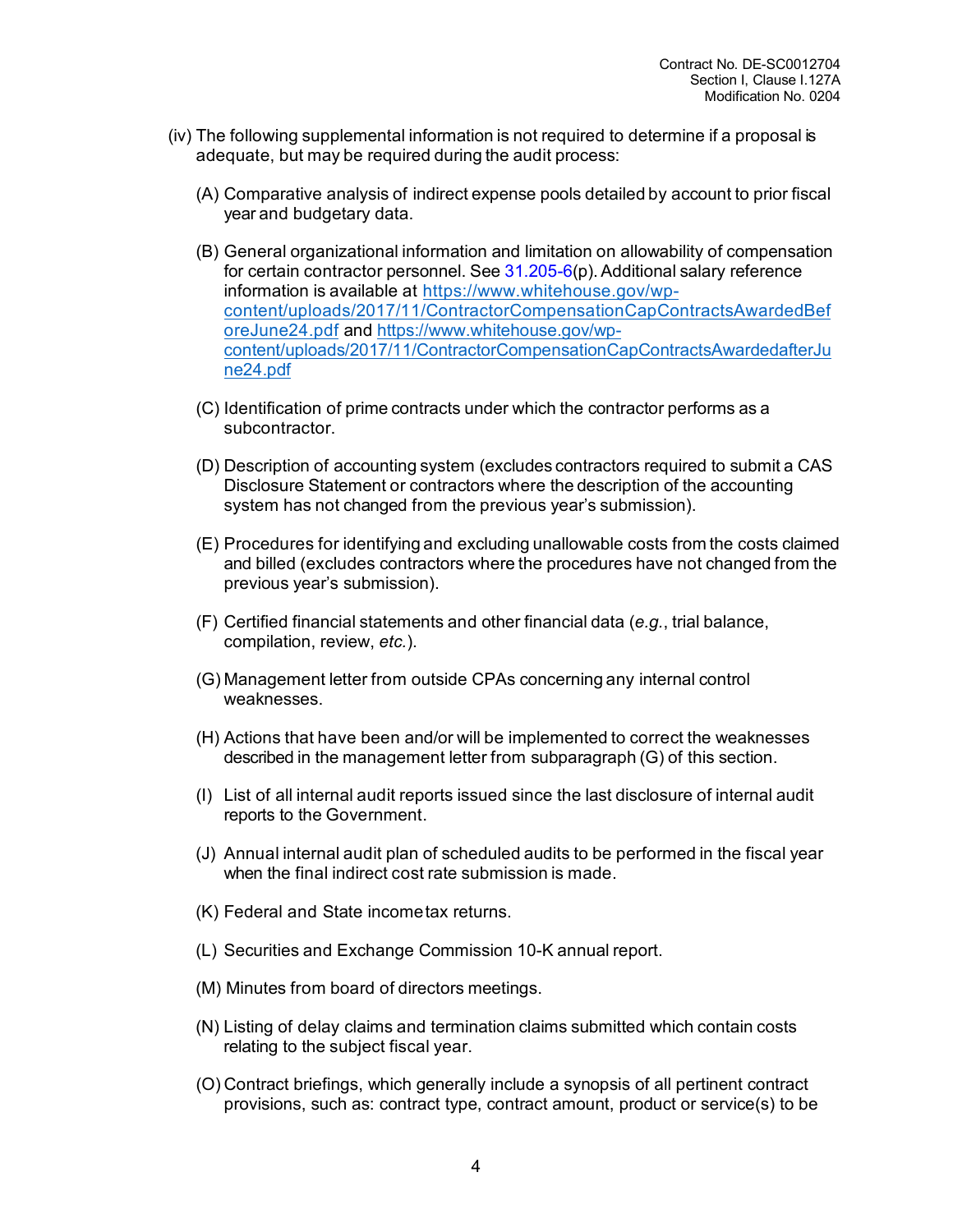provided, contract performance period, rate ceilings, advance approval requirements, pre-contract cost allowability limitations, and billing limitations.

- (v) The Contractor shall update the billings on all contracts to reflect the final settled rates and update the schedule of cumulative direct and indirect costs claimed and billed, as required in paragraph  $(d)(2)(iii)(l)$  of this section, within 60 days after settlement of final indirect cost rates.
- (3) The Contractor and the appropriate Government representative shall execute a written understanding setting forth the final indirect cost rates. The understanding shall specify (i) the agreed-upon final annual indirect cost rates, (ii) the bases to which the rates apply, (iii) the periods for which the rates apply, (iv) any specific indirect cost items treated as direct costs in the settlement, and (v) the affected contract and/or subcontract, identifying any with advance agreements or special terms and the applicable rates. The understanding shall not change any monetary ceiling, contract obligation, or specific cost allowance or disallowance provided for in this contract. The understanding is incorporated into this contract upon execution.
- (4) Failure by the parties to agree on a final annual indirect cost rate shall be a dispute within the meaning of the Disputes clause.
- (5) Within 120 days (or longer period if approved in writing by the Contracting Officer) after settlement of the final annual indirect cost rates for all years of a physically complete contract, the Contractor shall submit a completion invoice or voucher to reflect the settled amounts and rates. The completion invoice or voucher shall include settled subcontract amounts and rates. The prime contractor is responsible f or settling subcontractor amounts and rates included in the completion invoice or voucher and providing status of subcontractor audits to the contracting officer upon request.

#### (6)

- (i) If the Contractor fails to submit a completion invoice or voucher within the time specified in paragraph (d)(5) of this clause, the Contracting Officer may-
	- (A) Determine the amounts due to the Contractor under the contract; and
	- (B) Record this determination in a unilateral modification to the contract.
- (ii) This determination constitutes the final decision of the Contracting Officer in accordance with the Disputes clause.
- (e) *Billing rates*. Until final annual indirect cost rates are established for any period, the Government shall reimburse the Contractor at billing rates established by the Contracting Officer or by an authorized representative (the cognizant auditor), subject to adjustment when the final rates are established. These billing rates-
	- (1) Shall be the anticipated final rates; and
	- (2) May be prospectively or retroactively revised by mutual agreement, at either party's request, to prevent substantial overpayment or underpayment.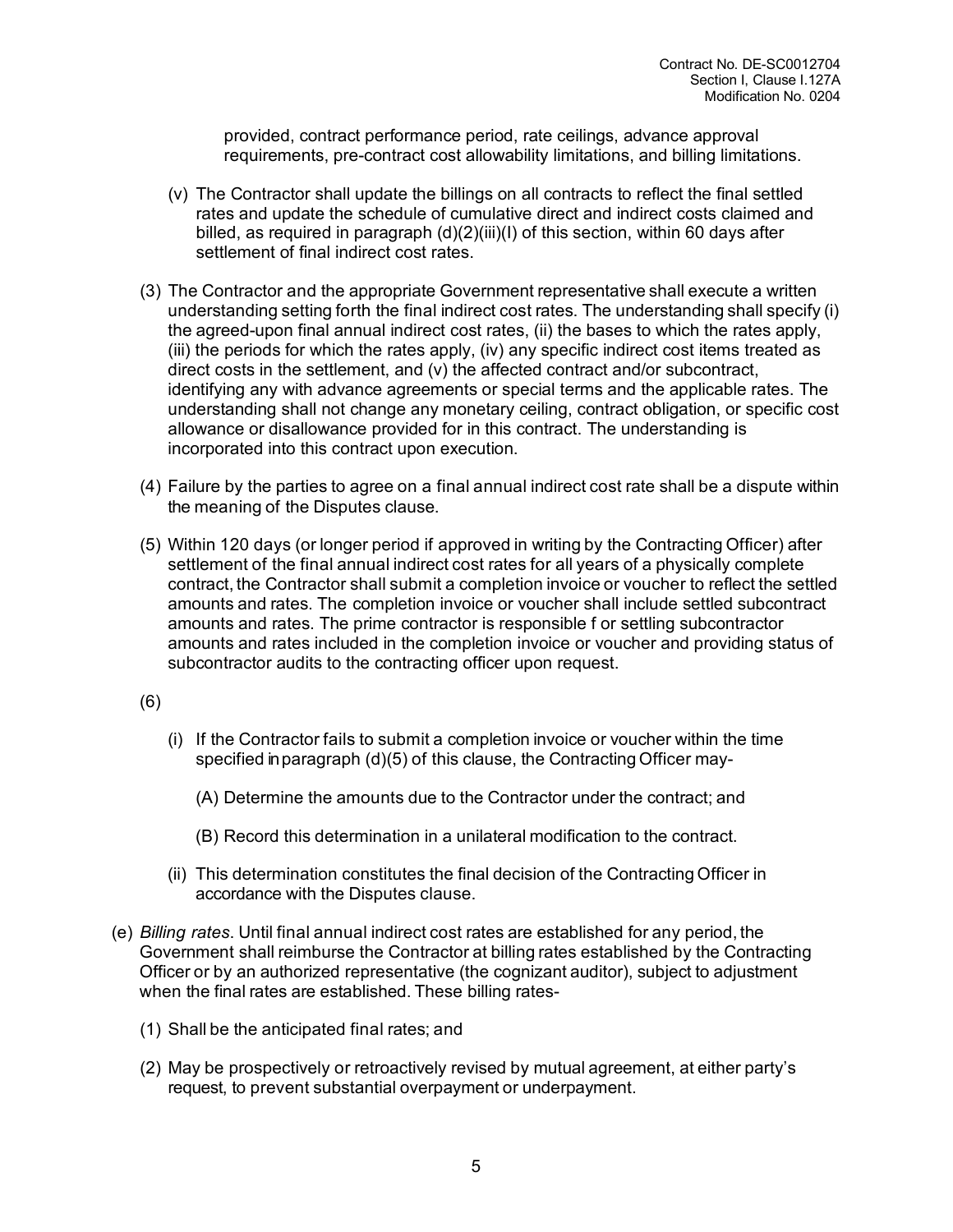- (f) *Quick-closeout procedures*. Quick-closeout procedures are applicable when the conditions in FAR [42.708\(](https://www.acquisition.gov/far/42.708#FAR_42_708)a) are satisfied.
- (g) *Audit*. At any time or times before final payment, the Contracting Officer may have the Contractor's invoices or vouchers and statements of cost audited. Any payment may be-
	- (1) Reduced by amounts found by the Contracting Officer not to constitute allowable costs; or
	- (2) Adjusted for prior overpayments or underpayments.
- (h) Final payment. The Government will make final payment to the Contractor per DEAR 970.5232-2, "Payments and advances."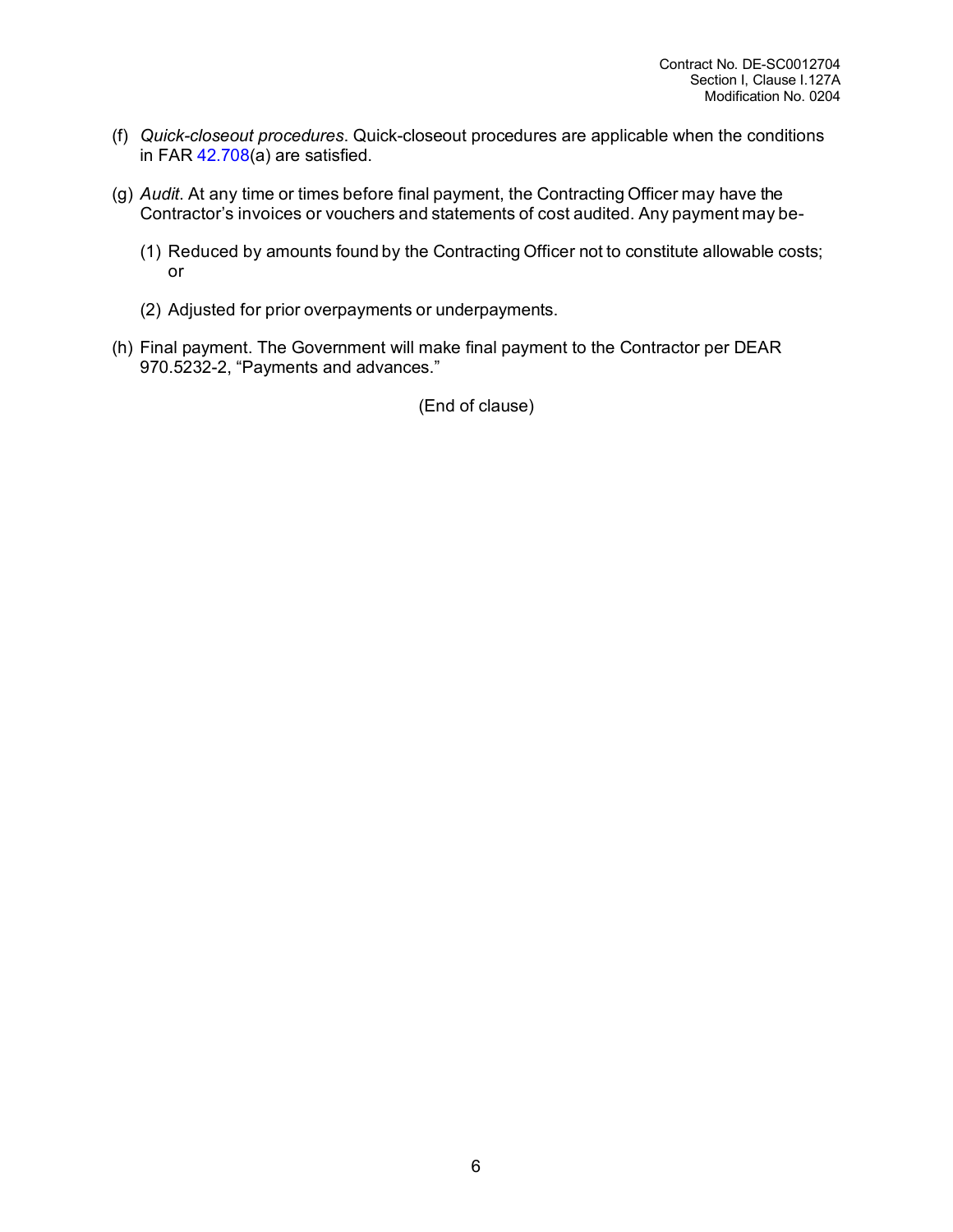#### **CLAUSE I.150 – DEAR 970.5232-2 – PAYMENTS AND ADVANCES (DEC 2000)(ALTERNATE II)(OCT 2021)(DEVIATION)(PF 2022-23)(OCT 2021)**

- (a) *Payment of Total available fee: Base Fee and Incentive Fee.* 
	- (1) The base fee amount, if any, is payable in equal monthly installments. Total available fee amount earned is payable following the Government's Determination of Total Available Fee Amount Earned in accordance with the clause of this contract entitled "Total Available Fee: Base Fee Amount and Incentive Fee Amount." Base fee amount and total available fee amount earned payments shall be made by direct payment or withdrawn from funds advanced or available under this contract, as determined by the Contracting Officer. The Contracting Officer may offset against any such fee payment the amounts owed to the Government by the Contractor, including any amounts owed for disallowed costs under this contract. No base fee amount or total available fee amount earned payment may be withdrawn against the payments cleared financing arrangement without the prior written approval of the Contracting Officer.
	- (2) *Provisional fee.* Additionally, if the Contracting Officer authorizes provisional payment of fee and for only as long as the Contracting Officer authorizes it, the Contractor may withdraw from funds advanced on the last working day of each month a provisional fee equal to 6 percent of the annual total available fee amount. The Contracting Officer may for any reason withdraw his/her authorization allowing the Contractor's withdrawal of provisional fee if at any time in his/her judgement the Contractor will not earn the provisional fee. The Contracting Officer's decision to authorize the Contractor's withdrawal of provisional fee or to withdraw such authorization is solely within the Contracting Officer's discretion. Following the Government's determination of total available fee amount earned, the Contractor may withdraw from funds advanced the amount by which earned fee exceeds provisional fee; and must immediately return to funds advanced the amount by which provisional fee exceeds earned fee.
- (b) *Payments on account of allowable costs.* The Contracting Officer and the Contractor shall agree as to the extent to which payment for allowable costs or payments for other items specifically approved in writing by the Contracting Officer (for example, negotiated fixed amounts) shall be made from advances of Government funds.
- (c) *Timing of payments.* Funds for payments of allowable costs, including payments for pension plan contributions, shall be drawn from the special financial institution account when those payments are made, not when the costs are accrued.
- (d) *Special financial institution account-use.* All advances of Government funds shall be withdrawn pursuant to a payments cleared financing arrangement prescribed by DOE in favor of the financial institution or, at the option of the Government, shall be made by direct payment or other payment mechanism to the Contractor, and shall be deposited only in the special financial institution account referred to in the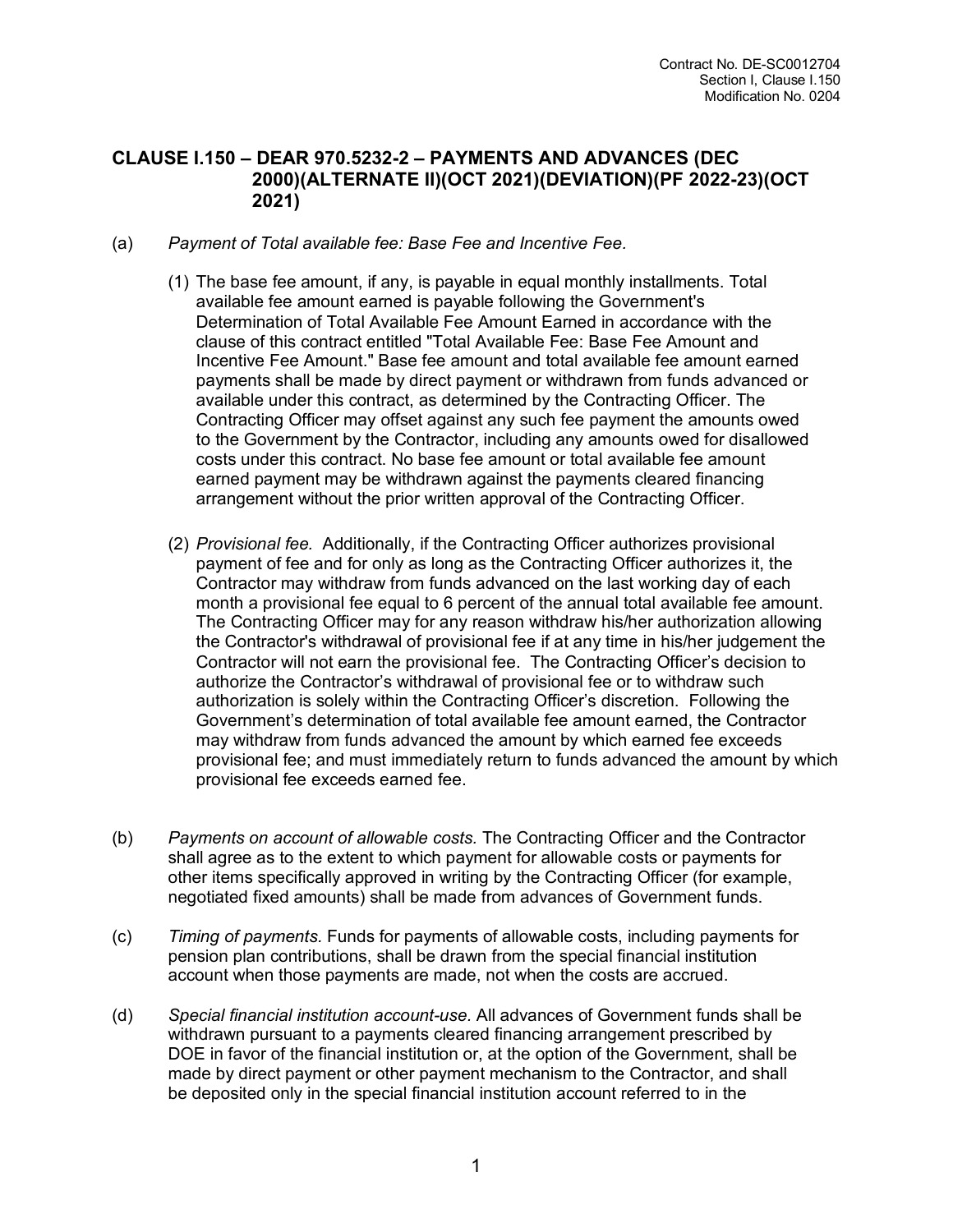Special Financial Institution Account Agreement, which is incorporated into this contract as Appendix. The contractor will follow current procedures and requirements for establishing and managing the special financial institution account that are stated in the Department's Financial Management Handbook and relevant Department of Treasury rules.

- (e) *Use of the special financial institution account for unallowable costs.* Government funds in the special financial institution account shall be used only for costs allowable and, if applicable, fees earned under this contract, negotiated fixed amounts, or payments for other items specifically approved in writing by the Contracting Officer.
- (f) *Title to funds advanced*. Title to the unexpended balance of any funds advanced and of any special financial institution account established pursuant to this clause shall remain in the Government and be superior to any claim or lien of the financial institution of deposit or others. It is understood that an advance to the Contractor hereunder is not a loan to the Contractor, and will not require the payment of interest by the Contractor, and that the Contractor acquires no right, title or interest in or to such advance other than the right to make expenditures therefrom, as provided in this clause.
- (g) *Financial settlement.* The Government shall promptly pay to the Contractor the unpaid balance of allowable costs (or other items specifically approved in writing by the Contracting Officer) and fee upon termination of the work, expiration of the term of the contract, or completion of the work and its acceptance by the Government after—
	- (1) Compliance by the Contractor with DOE's patent clearance requirements; and
	- (2) The furnishing by the Contractor of—
		- (i) An assignment of the Contractor's rights to any refunds, rebates, allowances, accounts receivable, collections accruing to the Contractor in connection with the work under this contract, or other credits applicable to allowable costs under the contract;
		- (ii) A closing financial statement;
		- (iii) The accounting for Government-owned property required by the clause entitled "Property"; and
		- (iv) A release discharging the Government, its officers, agents, and employees from all liabilities, obligations, and claims arising out of or under this contract subject only to the following exceptions—
			- (A) Specified claims in stated amounts or in estimated amounts where the amounts are not susceptible to exact statement by the Contractor;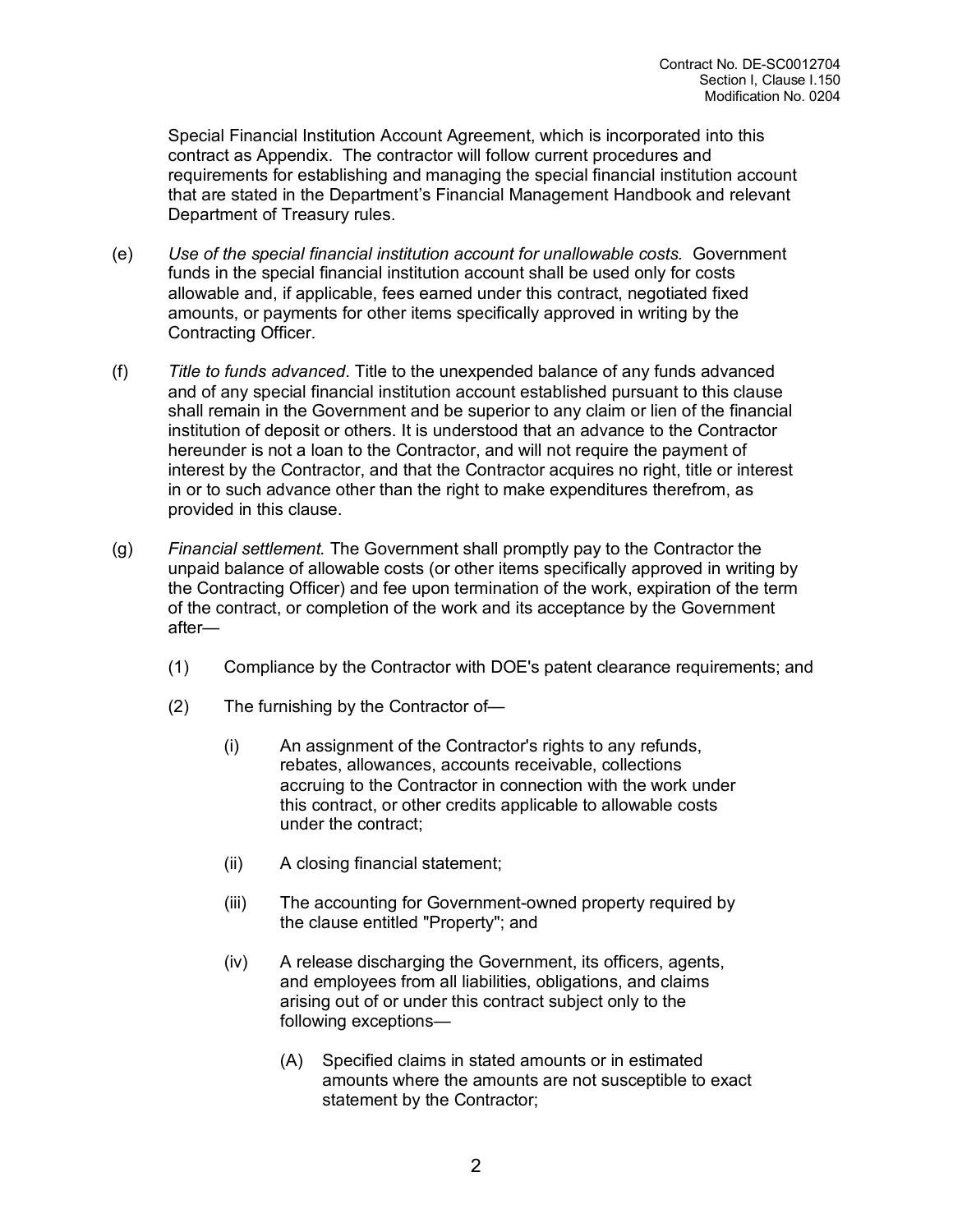- (B) Claims, together with reasonable expenses incidental thereto, based upon liabilities of the Contractor to third parties arising out of the performance of this contract; provided that such claims are not known to the Contractor on the date of the execution of the release; and provided further that the Contractor gives notice of such claims in writing to the Contracting Officer promptly, but not more than one (1) year after the Contractor's right of action first accrues. In addition, the Contractor shall provide prompt notice to the Contracting Officer of all potential claims under this clause, whether in litigation or not (see also Contract Clause, 48 CFR 970.5228- 1, "Insurance—Litigation and Claims");
- (C) Claims for reimbursement of costs (other than expenses of the Contractor by reason of any indemnification of the Government against patent liability), including reasonable expenses incidental thereto, incurred by the Contractor under the provisions of this contract relating to patents; and
- (D) Claims recognizable under the clause entitled, Nuclear Hazards Indemnity Agreement.
- (3) In arriving at the amount due the Contractor under this clause, there shall be deducted—
	- (i) Any claim which the Government may have against the Contractor in connection with this contract; and
	- (ii) Deductions due under the terms of this contract and not otherwise recovered by or credited to the Government. The unliquidated balance of the special financial institution account may be applied to the amount due and any balance shall be returned to the Government forthwith.
- (h) *Claims.* Claims for credit against funds advanced for payment shall be accompanied by such supporting documents and justification as the Contracting Officer shall prescribe.
- (i) *Discounts.* The Contractor shall take and afford the Government the advantage of all known and available cash and trade discounts, rebates, allowances, credits, salvage, and commissions unless the Contracting Officer finds that action is not in the best interest of the Government.
- (j) *Collections.* All collections accruing to the Contractor in connection with the work under this contract, except for the Contractor's fee and royalties or other income accruing to the Contractor from technology transfer activities in accordance with this contract, shall be Government property and shall be processed and accounted for in accordance with applicable requirements imposed by the Contracting Officer pursuant to the Laws, regulations, and DOE directives clause of this contract and, to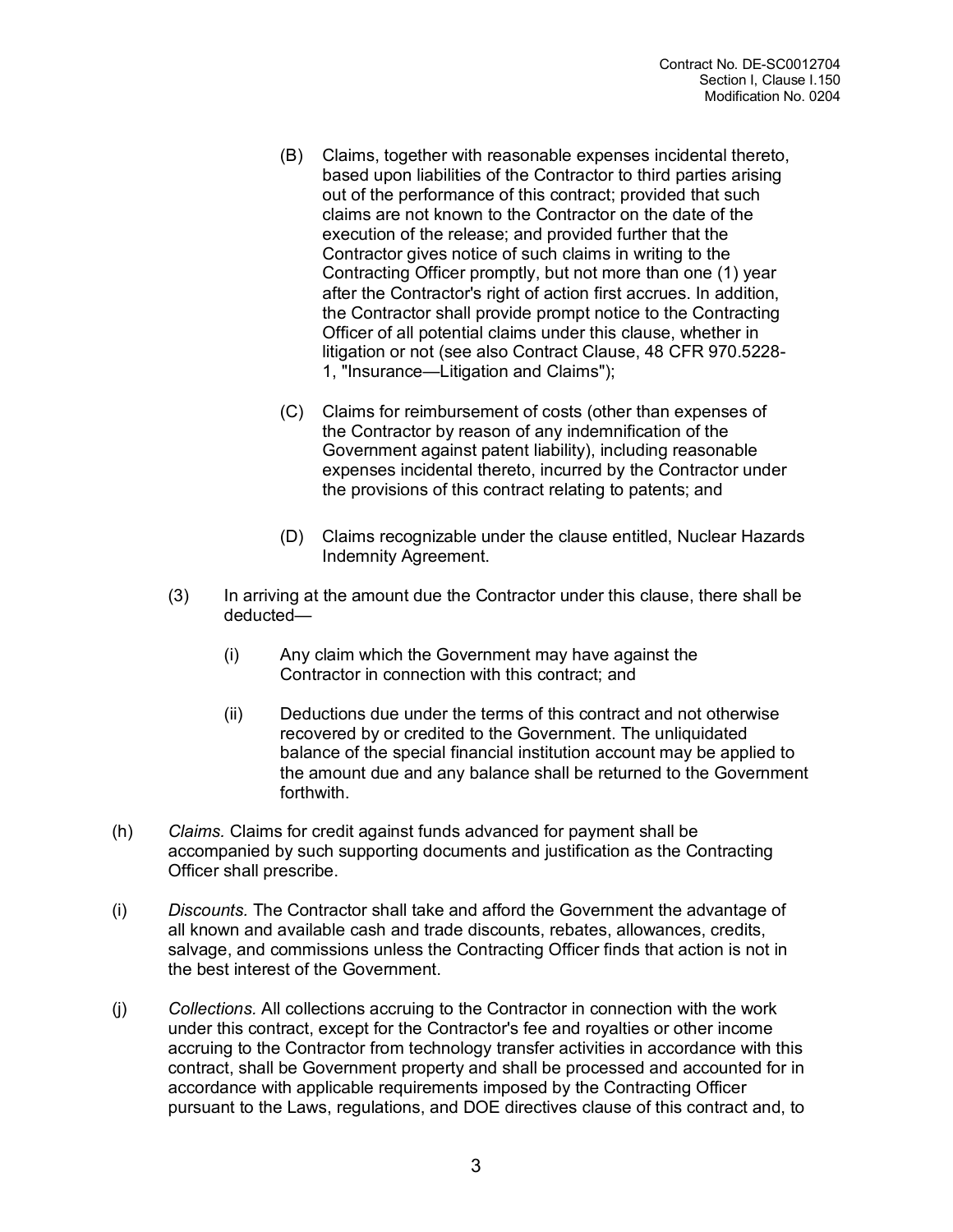the extent consistent with those requirements, shall be deposited in the special financial institution account or otherwise made available for payment of allowable costs under this contract, unless otherwise directed by the Contracting Officer.

- (k) *Direct payment of charges*. The Government reserves the right, upon 10 days' written notice from the Contracting Officer to the Contractor, to pay directly to the persons concerned, all amounts due which otherwise would be allowable under this contract. Any payment so made shall discharge the Government of all liability to the Contractor.
- (l) *Determining allowable costs*. Regardless of contractor type, the Contracting Officer shall determine allowable costs in accordance with 48 CFR 31.2 and 48 CFR 970.31 in effect on the date of this contract and other provisions of this contract.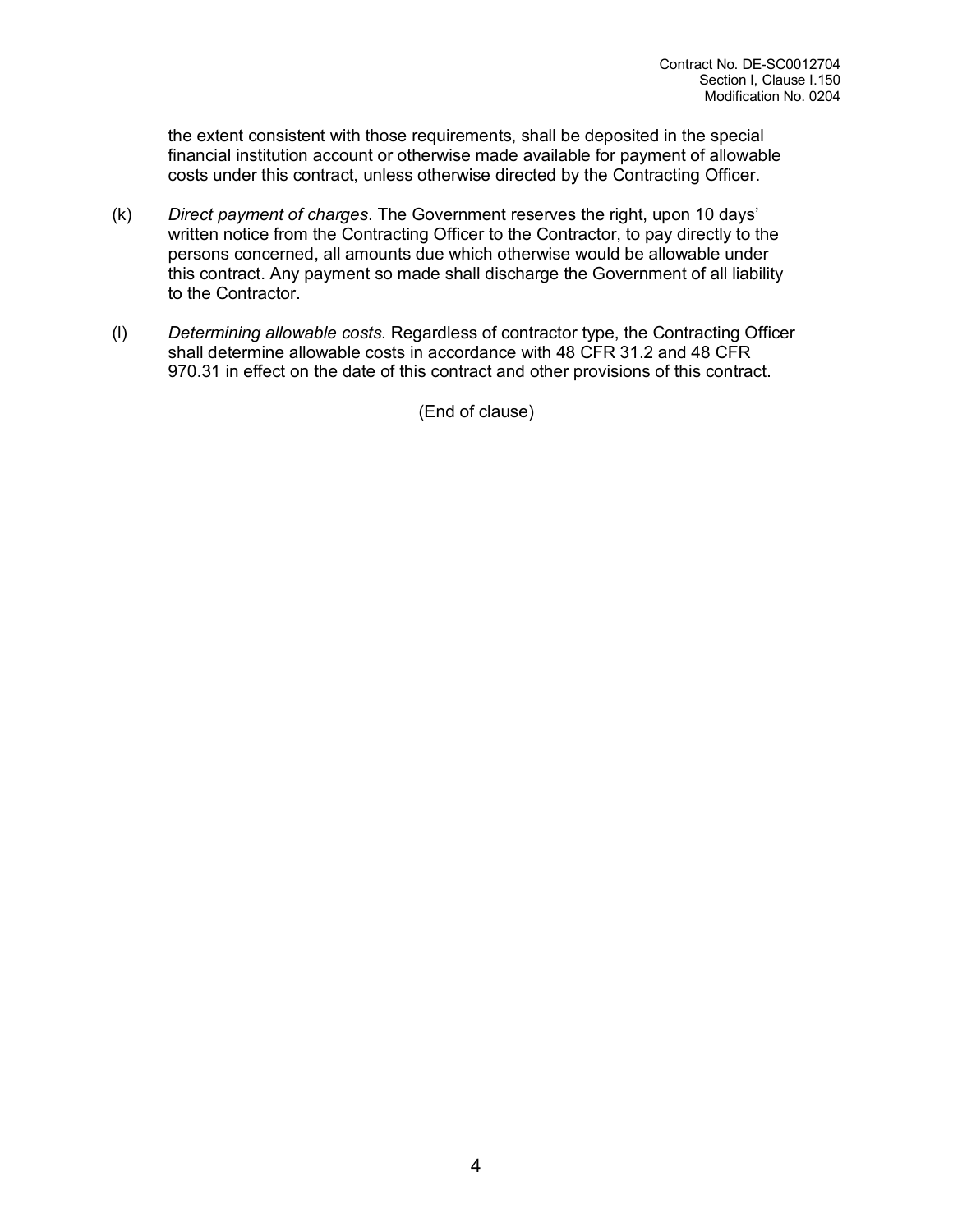### **CLAUSE I.151 – DEAR 970.5232-3 – ACCOUNTS, RECORDS AND INSPECTION (DEC 2010) (DEVIATION) (PF 2022-23) (OCT 2021)**

- (a) Accounts. The Contractor shall maintain a separate and distinct set of accounts, records, documents, and other evidence showing and supporting: all allowable costs; collections accruing to the Contractor in connection with the work under this contract, other applicable credits, negotiated fixed amounts, and fee accruals under this contract; and the receipt, use, and disposition of all Government property coming into the possession of the Contractor under this contract. The system of accounts employed by the Contractor shall be satisfactory to DOE and in accordance with generally accepted accounting principles consistently applied.
- (b) Inspection and audit of accounts and records. All books of account and records relating to this contract shall be subject to inspection and audit by DOE or its designees in accordance with the provisions of the clause, Access to and Ownership of Records, at all reasonable times, before and during the period of retention provided for in paragraph (d) of this clause, and the Contractor shall afford DOE proper facilities for such inspection and audit.
- (c) Audit of subcontractors' incurred costs. If the subcontractor's incurred costs are a factor in determining the amount the Contractor pays the subcontractor and submits to the Government for reimbursement, the Contractor shall: perform a sufficient amount of audit work of its subcontractor's incurred costs to provide reasonable assurance the costs are allowable; or arrange for an audit by the cognizant government audit agency through the Contracting Officer of its subcontractor's incurred costs.
- (d) Disposition of records. Except as agreed upon by the Government and the Contractor, all financial and cost reports, books of account and supporting documents, system files, data bases, and other data evidencing costs allowable, collections accruing to the Contractor in connection with the work under this contract, other applicable credits, and fee accruals under this contract, shall be the property of the Government, and shall be delivered to the Government or otherwise disposed of by the Contractor either as the Contracting Officer may from time to time direct during the progress of the work or, in any event, as the Contracting Officer shall direct upon completion or termination of this contract and final audit of accounts hereunder. Except as otherwise provided in this contract, including provisions of the clause 970.5204-3, Access to and Ownership of Records, all other records in the possession of the Contractor relating to this contract shall be preserved by the Contractor for a period of three years after final payment under this contract or otherwise disposed of in such manner as may be agreed upon by the Government and the Contractor.
- (e) Reports. The Contractor shall furnish such progress reports and schedules, financial and cost reports, and other reports concerning the work under this contract as the Contracting Officer may from time to time require.
- (f) Inspections. The DOE shall have the right to inspect the work and activities of the Contractor under this contract at such time and in such manner as it shall deem appropriate.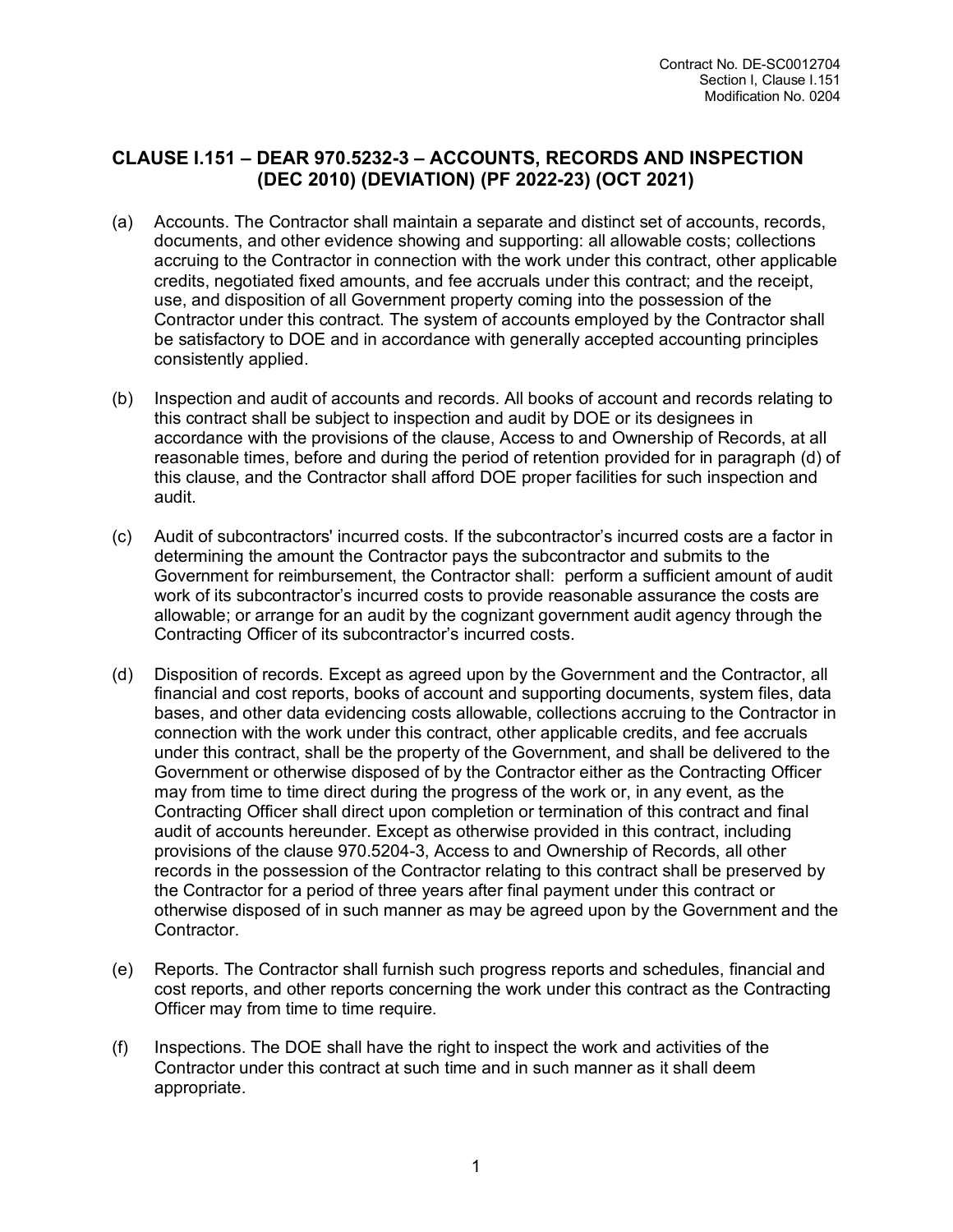- (g) Subcontracts. The Contractor further agrees to require the inclusion of provisions similar to those in paragraphs (a) through (g) and paragraph (h) of this clause in all subcontracts (including fixed-price or unit-price subcontracts or purchase orders) of any tier entered into hereunder where, under the terms of the subcontract, costs incurred are a factor in determining the amount payable to the subcontractor.
- (h) Comptroller General.
	- (1) The Comptroller General of the United States, or an authorized representative, shall have access to and the right to examine any of the Contractor's or subcontractor's directly pertinent records involving transactions related to this contract or a subcontract hereunder and to interview any employee regarding such transactions.
	- (2) This paragraph may not be construed to require the Contractor or subcontractor to create or maintain any record that the Contractor or subcontractor does not maintain in the ordinary course of business or pursuant to a provision of law.
	- (3) Nothing in this contract shall be deemed to preclude an audit by the Government Accountability Office of any transaction under this contract.
- (i) Internal audit. The Contractor agrees to design and maintain an internal audit plan and an internal audit organization.
	- (1) Upon contract award, the exercise of any contract option, or the extension of the contract, the Contractor must submit to the Contracting Officer for approval an Internal Audit Implementation Design to include the overall strategy for internal audits. The Audit Implementation Design must describe—
		- (i) The internal audit organization's placement within the Contractor's organization and its reporting requirements;
		- (ii) The audit organization's size and the experience and educational standards of its staff;
		- (iii) The audit organization's relationship to the corporate entities of the Contractor;
		- (iv) The standards to be used in conducting the internal audits;
		- (v) The overall internal audit strategy of this contract, considering particularly the method of auditing costs incurred in the performance of the contract;
		- (vi) The intended use of external audit resources;
		- (vii) The plan for audit of subcontracts, both pre-award and post-award; and
		- (viii) The schedule for peer review of internal audits by other contractor internal audit organizations, or other independent third party audit entities approved by the DOE Contracting Officer.
	- (2) By each January 31 of the contract performance period, the Contractor must submit an annual audit report to the Contracting Officer, providing a summary of the audit activities undertaken during the previous fiscal year. That report shall reflect the results of the internal audits during the previous fiscal year and the actions to be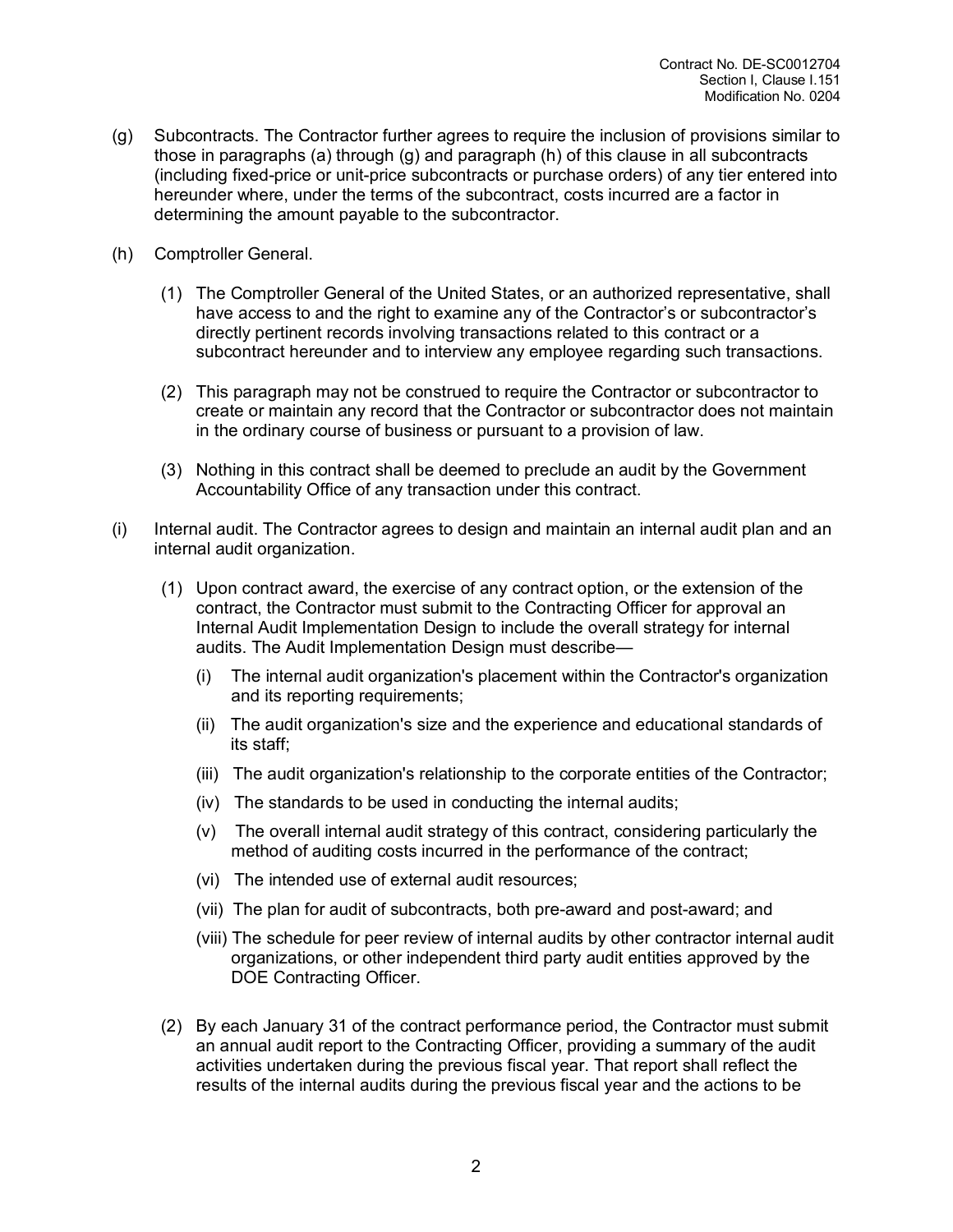taken to resolve weaknesses identified in the contractor's system of business, financial, or management controls.

- (3) By each June 30 of the contract performance period, the Contractor must submit to the Contracting Officer an annual audit plan for the activities to be undertaken by the internal audit organization during the next fiscal year that is designed to test the costs incurred and contractor management systems described in the internal audit design.
- (4) The Contracting Officer may require revisions to documents submitted under paragraphs  $(i)(1)$ ,  $(i)(2)$ , and  $(i)(3)$  of this clause, including the design plan for the internal audits, the annual report, and the annual internal audits.
- (j) Remedies. If at any time during contract performance, the Contracting Officer determines that unallowable costs were claimed by the Contractor to the extent of making the contractor's management controls suspect, or the contractor's management systems that validate costs incurred and claimed suspect, the Contracting Officer may, in his or her sole discretion, require the Contractor to cease using the special financial institution account in whole or with regard to specified accounts, requiring reimbursable costs to be claimed by periodic vouchering. In addition, the Contracting Officer, where he or she deems it appropriate, may: Impose a penalty under 48 CFR 52.242-3, Penalties for Unallowable Costs; require a refund; reduce the contractor's otherwise earned fee; and take such other action as authorized in law, regulation, or this contract.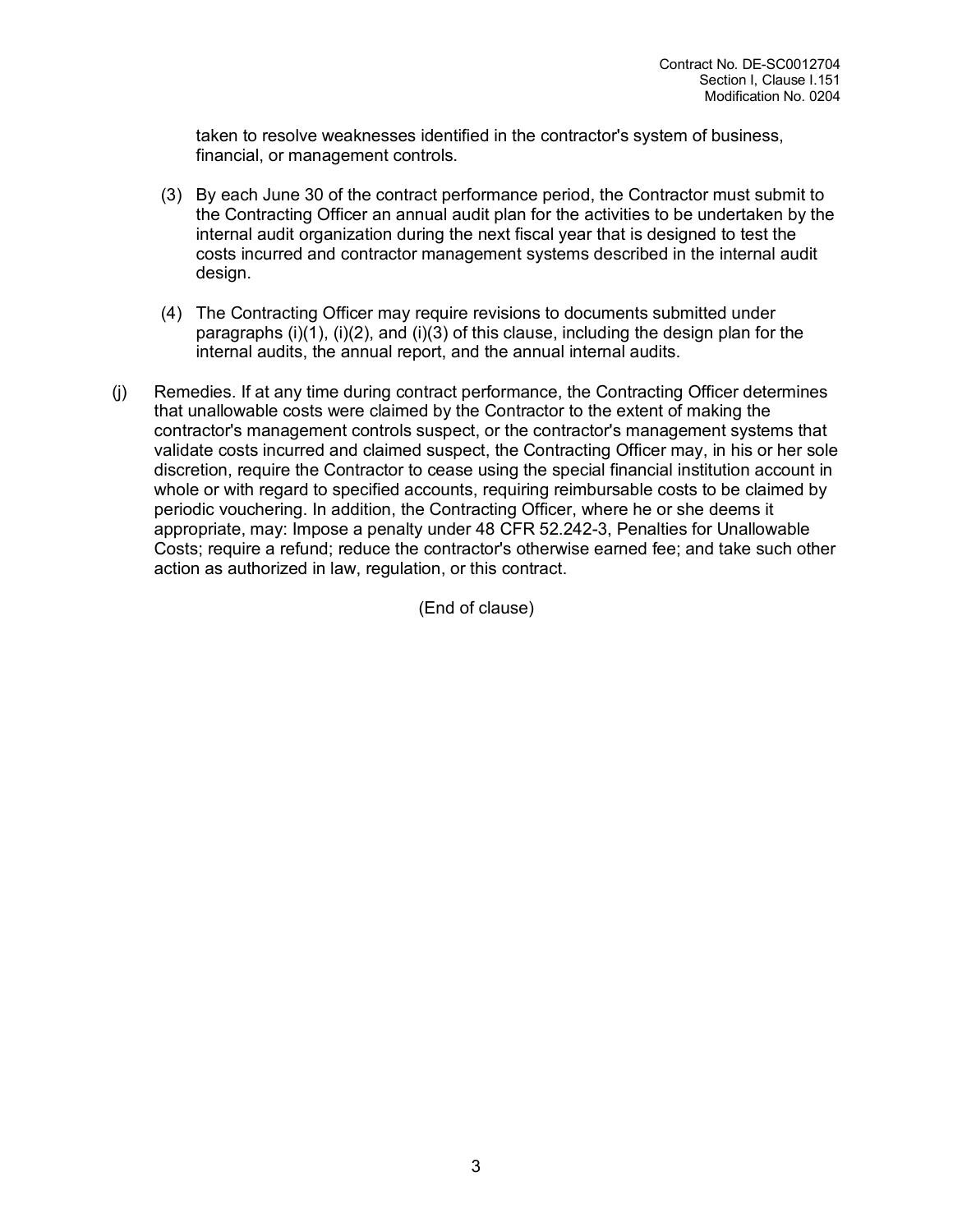#### **CLAUSE I.155 – DEAR 970.5232-7 – FINANCIAL MANAGEMENT SYSTEM (DEC 2000)(DEVIATION)(PF 2022-23)(OCT 2021)**

- (a) The Contractor shall maintain and administer a financial management system that is suitable to provide proper accounting in accordance with DOE requirements. In addition, the Contractor shall maintain and administer a financial management system that is in accordance with Generally Accepted Accounting Principles (GAAP) for Federal entities, as defined by the Federal Accounting Standards Advisory Board and implemented by the DOE Financial Management Handbook and other implementing policies. The financial system will also permit the proper allocation of costs to separately funded activities consistent with Cost Accounting Standards (CAS), as defined by 48 CFR 9900 and any implementing DOE policies, and ensures that accountability for the assets can be maintained.
- (b) The Contractor shall submit to the Contracting Officer for written approval an annual plan for new financial management systems and/or subsystems and major enhancements and/or upgrades to the currently existing financial systems and/or subsystems. The Contractor shall notify DOE 30 days in advance of any planned implementation of any substantial changes to the plan and, as requested by the Contracting Officer, shall submit any such changes to the Contracting Officer for written approval before implementation.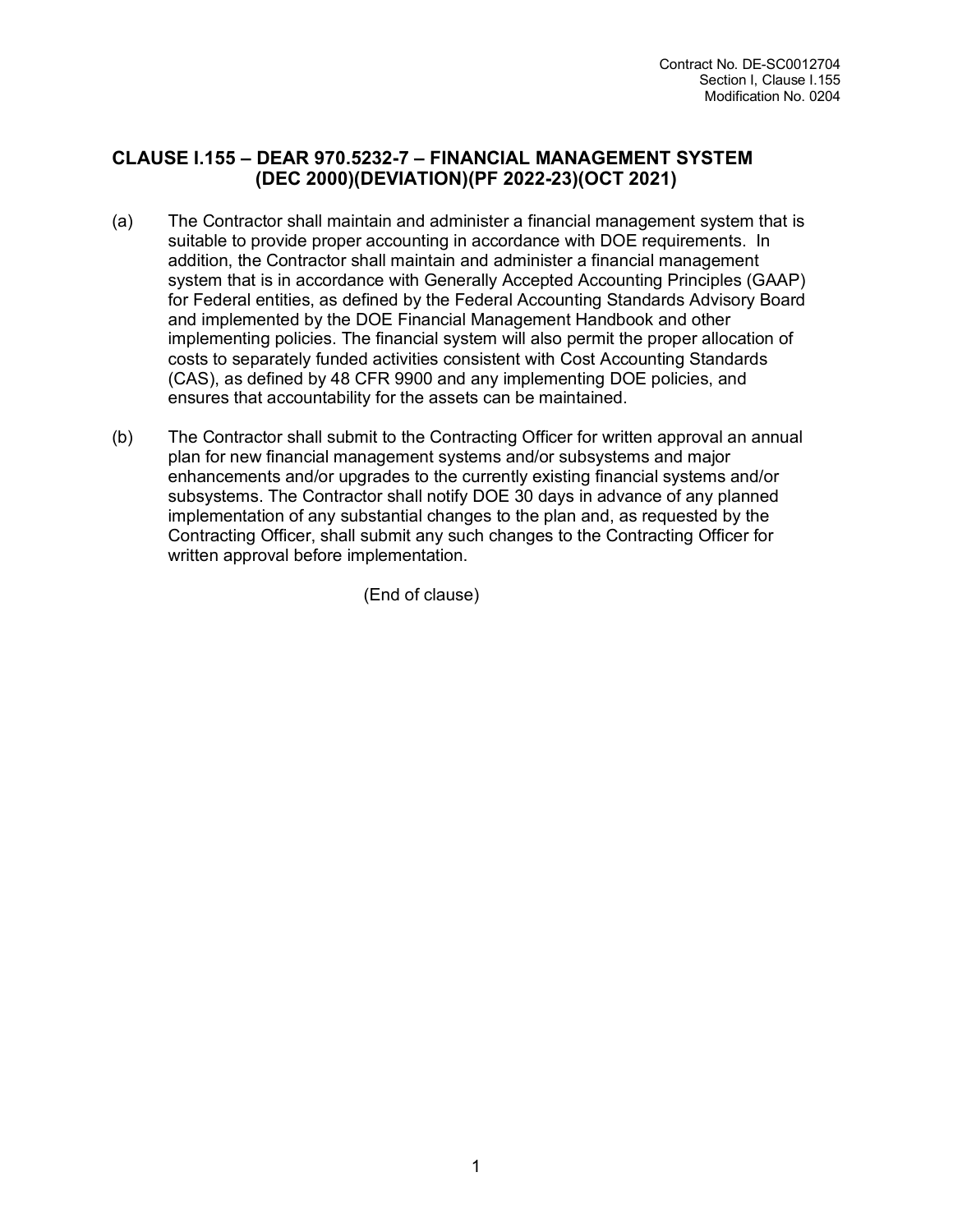# **CLAUSE I.156 – DEAR 970.5232-8 – INTEGRATED ACCOUNTING (DEC 2000)(DEVIATION)(PF 2022-23)(OCT 2021)**

Integrated accounting procedures are required for use under this contract. The Contractor's financial management system shall include an integrated accounting system that is linked to DOE's accounts through the use of corresponding accounts and that has electronic capability to transmit monthly and year-end self-balancing trial balances to the Department's primary accounting system for reporting financial activity under this contract in accordance with requirements imposed by the Contracting Officer pursuant to the Laws, Regulations, and DOE Directives clause of this contract.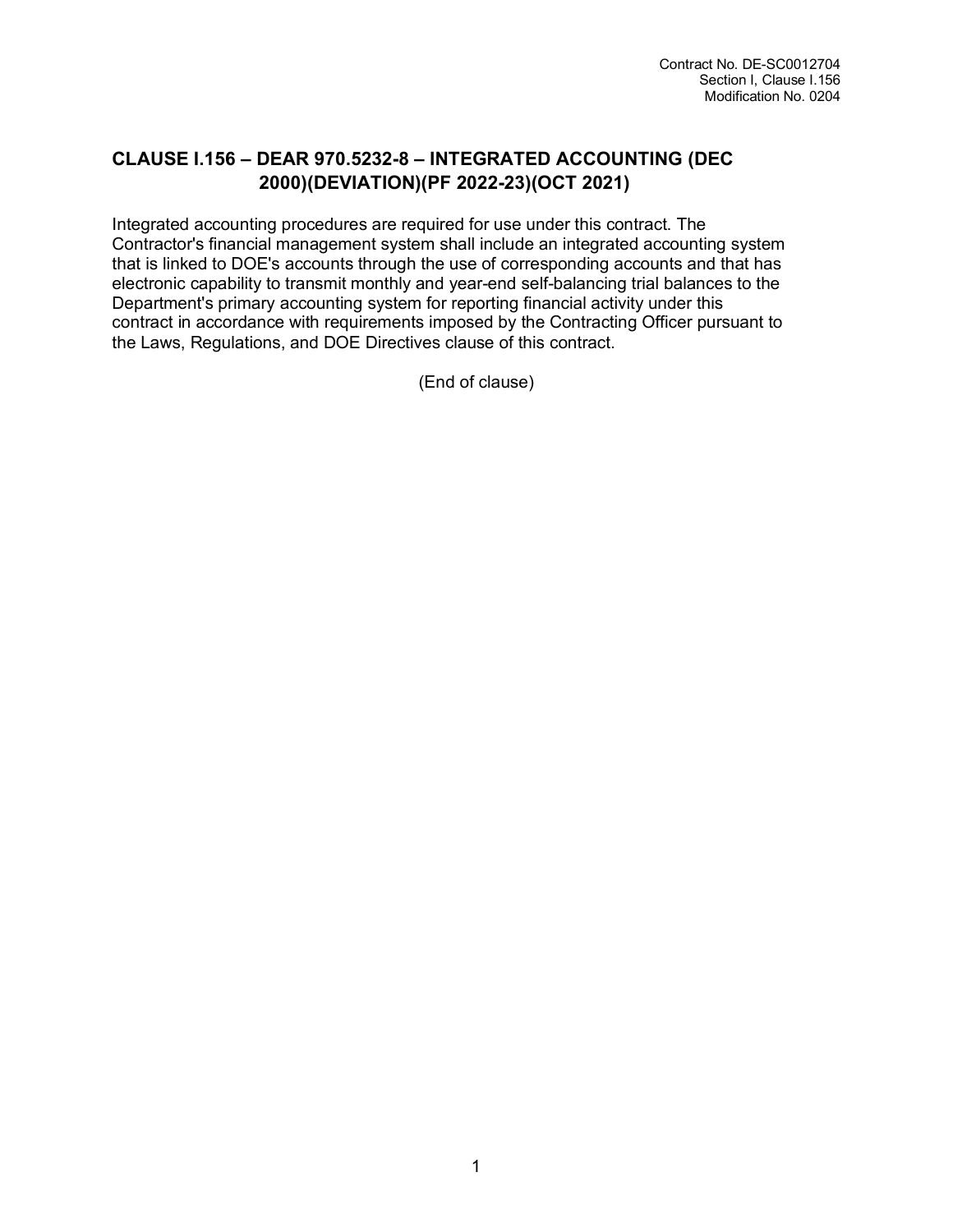#### **CLAUSE I.161 – DEAR 970.5244-1 – CONTRACTOR PURCHASING SYSTEM (AUG 2016) (DEVIATION) (PF 2015-17) (MAR 2015) (DEVIATION) (PF 2022-23) (OCT 2021)**

- (a) *General.* The Contractor shall develop, implement, and maintain formal policies, practices, and procedures to be used in the award of subcontracts consistent with this clause. The Contractor's purchasing system and methods shall be fully documented, consistently applied, and acceptable to the Department of Energy (DOE) in accordance with 48 CFR 970.4401-1. The Contractor shall maintain file documentation appropriate to the value of the purchase and adequate to establish the propriety of the transaction and the price paid. The Contractor's obligations include, among other things, retaining documentation to justify the cost on any flexibly priced subcontract or any subcontract with a flexibly priced element. DOE reserves the right at any time to require that the Contractor submit for approval any or all subcontracts or purchases under this contract. The Contractor shall not purchase any item or service expressly prohibited by the written direction of DOE, and shall use any special and directed sources expressly required by the DOE Contracting Officer. DOE will conduct periodic appraisals of the Contractor's management of all facets of the Contractor's purchasing function, including the Contractor's compliance with its approved system and methods and the Contractor's management of the function. Such appraisals shall be performed against the criteria and measures set forth in 48 CFR subpart 44.3. The Contractor's approved purchasing system and methods shall include the requirements set forth in paragraphs (b) through (y) of this clause.
- (b) *Acquisition of utility services.* Utility services shall be acquired in accordance with the requirements of 48 CFR subpart 970.41.
- (c) *Acquisition of real property.* Real estate or real property interests shall be acquired in accordance with 48 CFR subpart 917.74.
- (d) *Advance notice of proposed subcontract awards.* Advance notice shall be provided in accordance with 48 CFR 970.4401-3.
- (e) *Audit of subcontractors.* 
	- (1) The Contractor shall provide for—
		- (i) Periodic post-award audit--or a sufficient amount of audit work--to provide reasonable assurance that all claimed subcontract costs are allowable for: flexibly priced subcontracts at all tiers; and the flexibly priced elements in any subcontracts at all tiers ("flexibly priced" subcontracts and elements include Cost-Reimbursement subcontracts, Time-and-Materials subcontracts, cost-reimbursement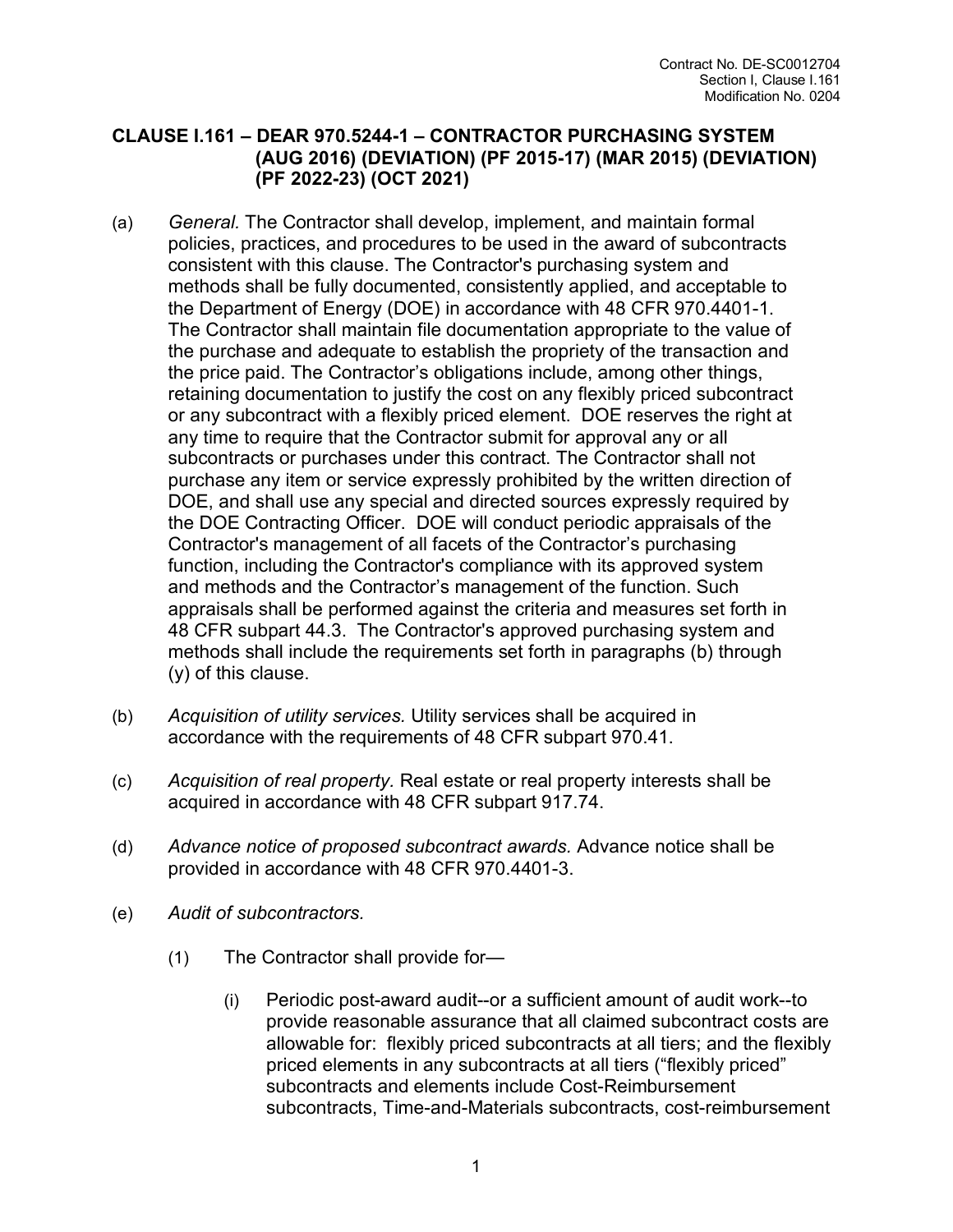elements in Fixed-Priced contracts, etc.); and

- (ii) Audits, where necessary, to provide a valid basis for pre-award or cost or price analysis.
- (2) Responsibility for determining the allowability of costs under each cost-reimbursement subcontract remains with the Contractor or next higher-tier subcontractor. The Contractor shall provide, in appropriate cases, for the timely joint involvement of the Contractor and the DOE Contracting Officer in resolution of subcontract cost allowability. In no case, however, shall the Contractor's subcontract audit arrangements preclude the Contracting Officer's determination of the allowability or unallowability of the subcontract costs the Contractor claims for reimbursement.
- (3) Where audits of subcontractors at any tier are required, the Contractor shall consult with the DOE Contracting Officer on the best approach for obtaining an audit; this may involve employing external auditors. The Contractor shall interact with the cognizant Federal agency in a manner appropriate to the magnitude and nature of the subcontracted work. In no case, however, shall subcontractor auditing arrangements preclude determination by the Contracting Officer of the allowability or unallowability of subcontractor costs claimed for reimbursement by the Contractor.
- (4) Allowable costs for cost-reimbursement subcontracts are to be determined in accordance with the cost principles of 48 CFR part 31, appropriate for the type of organization to which the subcontract is to be awarded, as supplemented by 48 CFR part 931. Allowable costs in the purchase or transfer from contractor-affiliated sources shall be determined in accordance with 48 CFR 970.4402-3 and 48 CFR 31.205-26(e).
- (f) *Bonds and insurance.* 
	- (1) The Contractor shall require performance bonds in amounts as set forth in 48 CFR 28.102-2(b) for all fixed-priced and unit-priced construction subcontracts in excess of \$150,000. The Contractor shall consider the use of performance bonds in fixed-price non-construction subcontracts, where appropriate.
	- (2) For fixed-price, unit-priced and cost reimbursement construction subcontracts in excess of \$150,000, a payment bond shall be obtained on Standard Form 25A modified to name the Contractor as well as the United States of America as obligees. The amounts shall be determined in accordance with 48 CFR 28.102-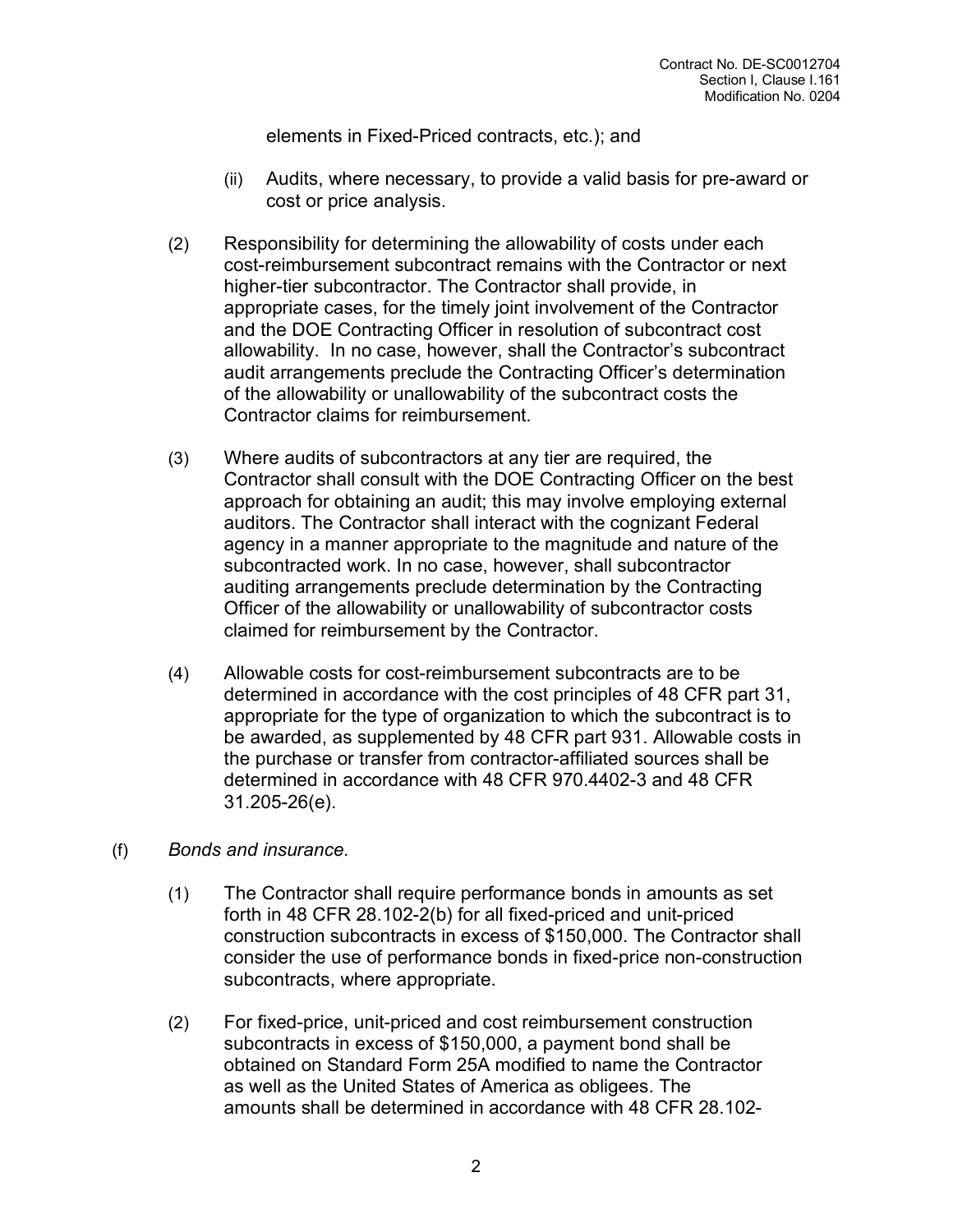$2(b)$ .

- (3) For fixed-price, unit-priced and cost-reimbursement construction subcontracts greater than \$35,000, but not greater than \$150,000, the Contractor shall select two or more of the payment protections at 48 CFR 28.102-1(b), giving particular consideration to the inclusion of an irrevocable letter of credit as one of the selected alternatives.
- (4) A subcontractor may have more than one acceptable surety in both construction and other subcontracts, provided that in no case will the liability of any one surety exceed the maximum sum for which it is qualified for any one obligation. For subcontracts other than construction, a co-surety (two or more sureties together) may reinsure amounts in excess of their individual capacity, with each surety having the required underwriting capacity that appears on the list of acceptable corporate sureties.
- (g) *Buy American.* The Contractor shall comply with the provisions of the Buy American Act as reflected in 48 CFR 52.225-1 and 48 CFR 52.225-9. The Contractor shall forward determinations of non-availability of individual items to the DOE Contracting Officer for approval. Items in excess of \$500,000 require the prior concurrence of the Head of Contracting Activity. If, however, the Contractor has an approved purchasing system, the Head of the Contracting Activity may authorize the Contractor to make determinations of non-availability for individual items valued at \$500,000 or less.
- (h) *Construction and architect-engineer subcontracts*.
	- (1) *Independent Estimates.* A detailed, independent estimate of costs shall be prepared for all construction work to be subcontracted that is expected to exceed the simplified acquisition threshold.
	- (2) *Prevention of conflict of interest.* 
		- (i) The Contractor shall not award a subcontract for construction to the architect-engineer firm or an affiliate that prepared the design. This prohibition does not preclude the award of a "turnkey" subcontract so long as the subcontractor assumes all liability for defects in design and construction and consequential damages.
		- (ii) The Contractor shall not award both a cost-reimbursement subcontract and a fixed-price subcontract for construction or architect-engineer services or any combination thereof to the same firm where those subcontracts will be performed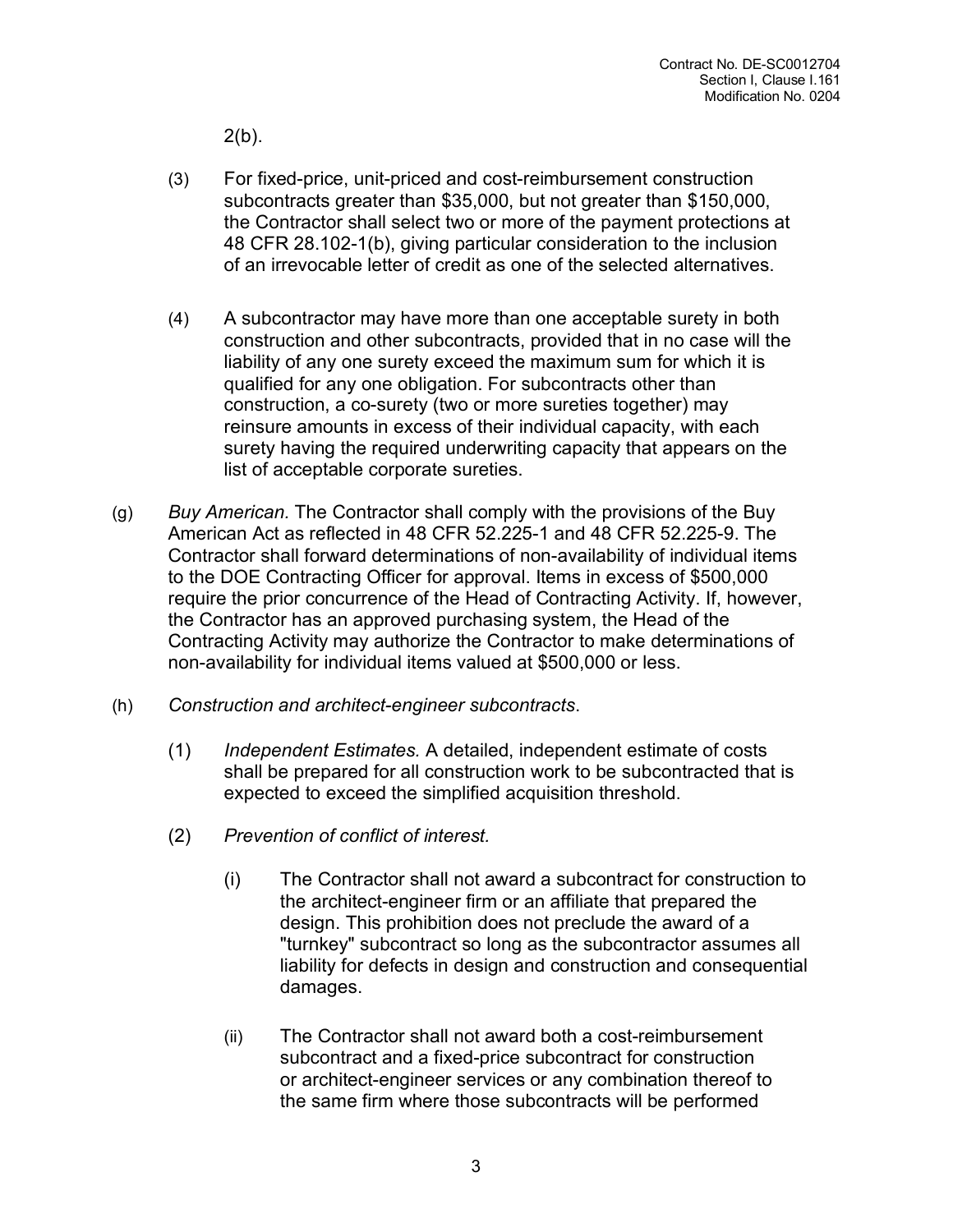at the same site.

- (iii) The Contractor shall not employ the construction subcontractor or an affiliate to inspect the firm's work. The Contractor shall assure that the working relationships of the construction subcontractor and the subcontractor inspecting its work and the authority of the inspector are clearly defined.
- (i) *Contractor-affiliated sources.* Equipment, materials, supplies, or services from a contractor- affiliated source shall be purchased or transferred in accordance with 48 CFR 970.4402-3.
- (j) *Contractor-subcontractor relationship.* The obligations of the Contractor under paragraph (a) of this clause, including the development of the purchasing system and methods, and purchases made pursuant thereto, shall not relieve the Contractor of any obligation under this contract (including, among other things, the obligation to properly supervise, administer, and coordinate the work of subcontractors). Subcontracts shall be in the name of the Contractor, and shall not bind or purport to bind the Government.
- (k) *Government property.* The Contractor shall establish and maintain a property management system that complies with criteria in 48 CFR 970.5245-1, Property.
- (l) *Indemnification.* Except for Price-Anderson Nuclear Hazards Indemnity, no subcontractor may be indemnified except with the prior approval of the Head of the Contracting Activity, in consultation with the local legal counsel.
- (m) *Leasing of motor vehicles.* Contractors shall comply with 48 CFR subpart 8.11 and 48 CFR subpart 908.11.
- (n) *Reserved*
- (o) *Management, acquisition and use of information resources.* Requirements for information technology and telecommunications facilities, services, and equipment, shall be reviewed and approved in accordance with applicable DOE Orders, statutes, and regulations.
- (p) *Priorities, allocations and allotments.* Priorities, allocations and allotments shall be extended to appropriate subcontracts in accordance with the clause or clauses of this contract dealing with priorities and allocations.
- (q) *Purchase of special items.* Purchase of the following items shall be in accordance with the following provisions of 48 CFR subpart 8.5, 48 CFR subpart 908.71 Federal Management Regulation (41 CFR chapter 102), the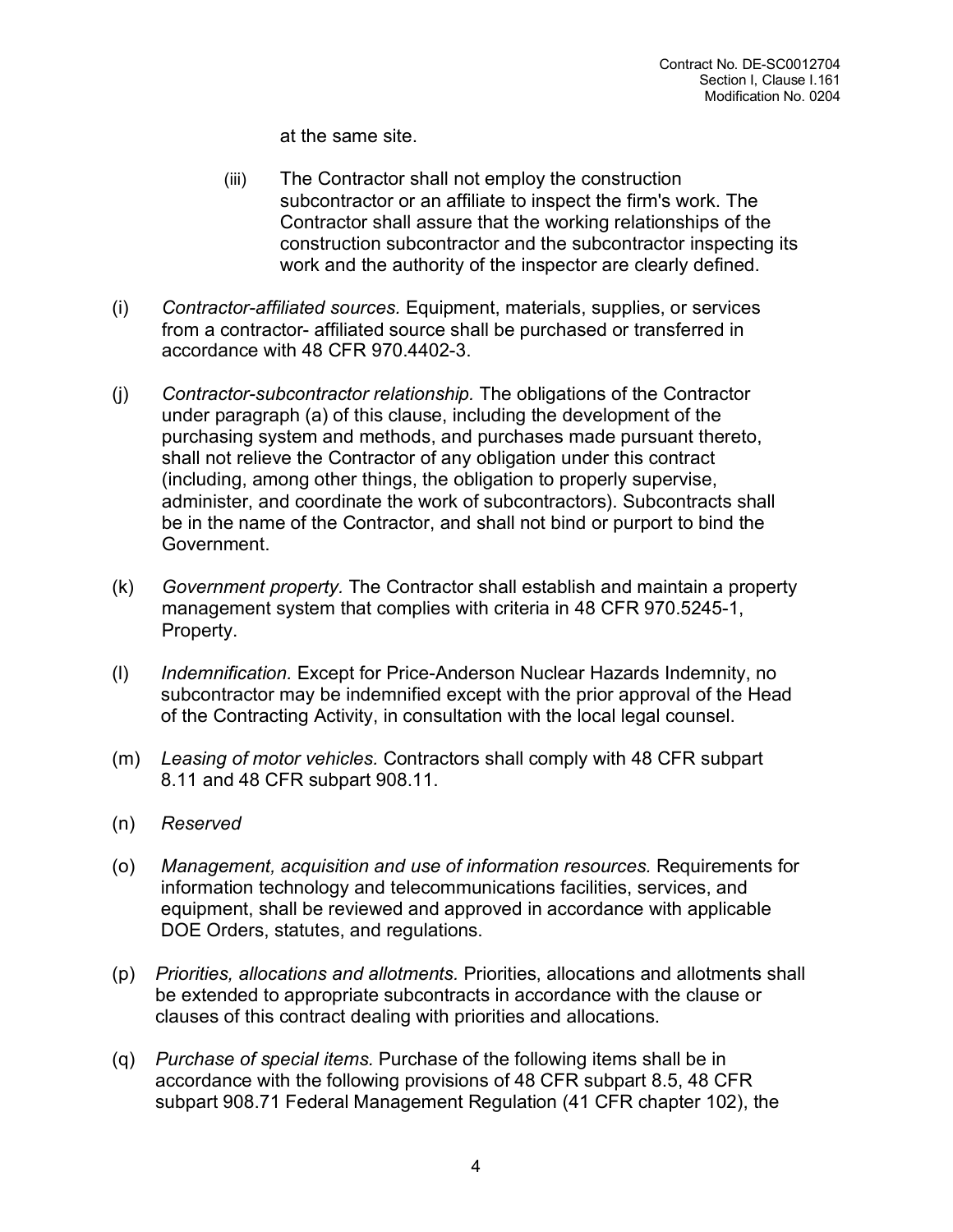Federal Property Management Regulation (41 CFR chapter 101), and the following:

- (1) Motor vehicles—48 CFR 908.7101
- (2) Aircraft—48 CFR 908.7102
- (3) Security Cabinets—48 CFR 908.7106
- (4) Alcohol—48 CFR 908.7107
- (5) Helium—48 CFR subpart 8.5
- (6) Fuels and packaged petroleum products—48 CFR 908.7109
- (7) Coal—48 CFR 908.7110
- (8) Arms and Ammunition—48 CFR 908.7111
- (9) Heavy Water—48 CFR 908.7121(a)
- (10) Precious Metals—48 CFR 908.7121(b)
- (11) Lithium—48 CFR 908.7121(c)
- (12) Products and services of the blind and severely handicapped—41 CFR 101- 26.701
- (13) Products made in Federal penal and correctional institutions—41 CFR 101- 26.702
- (r) *Purchase versus lease determinations.* The Contractor shall determine whether required equipment and property should be purchased or leased, and establish appropriate thresholds for application of lease versus purchase determinations. Such determinations shall be made—
	- (1) At time of original acquisition;
	- (2) When lease renewals are being considered; and
	- (3) At other times as circumstances warrant.
- (s) *Quality assurance.* The Contractor shall include appropriate clauses in subcontracts related to quality assurance requirements that provide no less protection for the Government, as that required of the Contractor in the prime contract.
- (t) *Setoff of assigned subcontractor proceeds.* Where a subcontractor has been permitted to assign payments to a financial institution, the assignment shall treat any right of setoff in accordance with 48 CFR 932.803.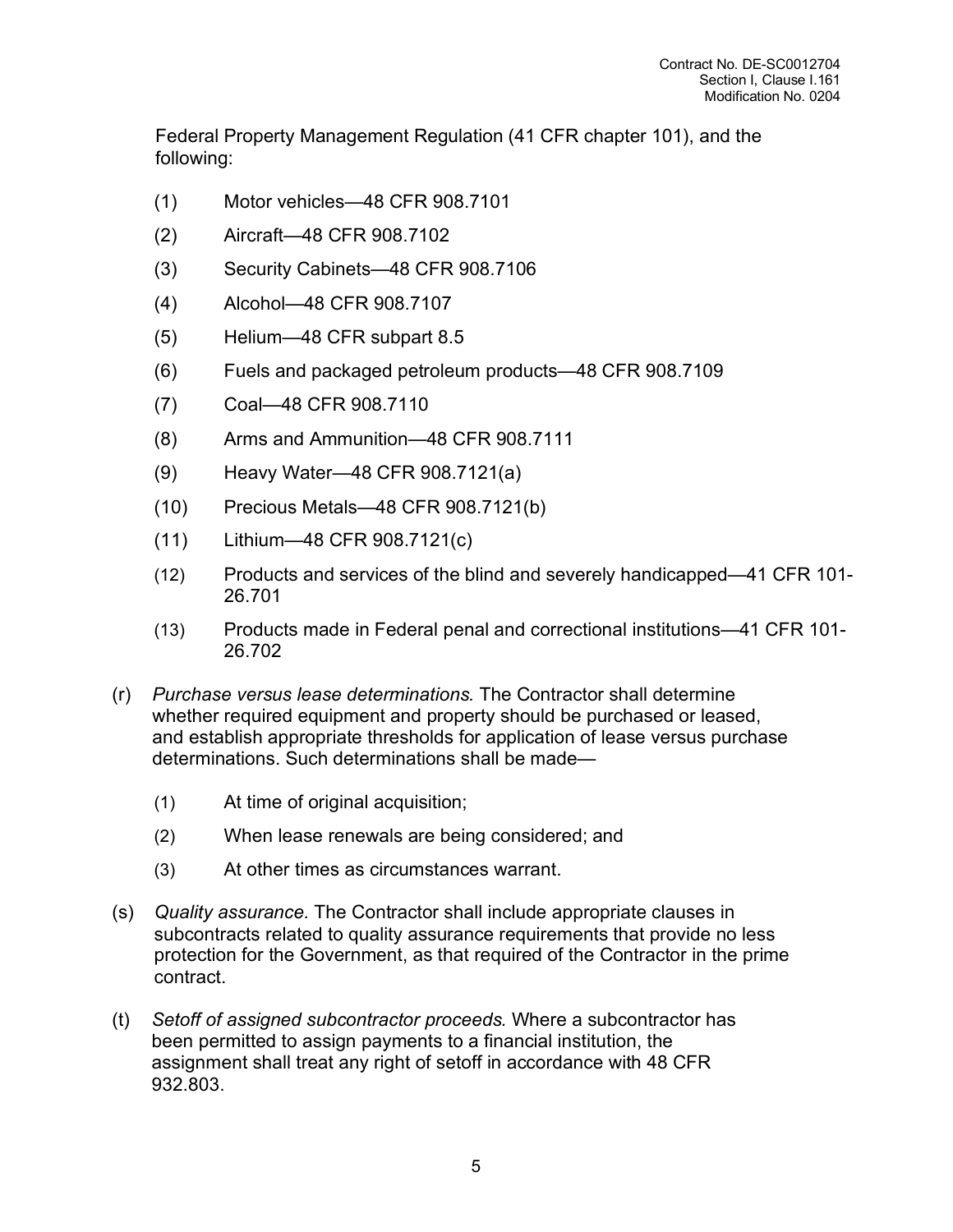- (u) *Strategic and critical materials.* The Contractor may use strategic and critical materials in the National Defense Stockpile.
- (v) *Termination.* When subcontracts are terminated as a result of the termination of all or a portion of this contract, the Contractor shall settle with subcontractors in conformity with the policies and principles relating to settlement of prime contracts in 48 CFR subparts 49.1, 49.2 and 49.3. When subcontracts are terminated for reasons other than termination of this contract, the Contractor shall settle such subcontracts in general conformity with the policies and principles in 48 CFR subparts 49.1, 49.2, 49.3 and 49.4. Each such termination shall be documented and consistent with the terms of this contract. Terminations which require approval by the Government shall be supported by accounting data and other information as may be directed by the Contracting Officer.
- (w) *Unclassified controlled nuclear information.* Subcontracts involving unclassified controlled nuclear information shall be treated in accordance with 10 CFR part 1017.
- (x) *Subcontract flowdown requirements.* In addition to terms and conditions that are included in the prime contract which direct application of such terms and conditions in appropriate subcontracts, the Contractor shall include the following clauses in subcontracts, as applicable:
	- (1) Wage rate requirements (construction), formerly known as Davis-Bacon, clauses prescribed in 48 CFR 22.407.
	- (2) Foreign Travel clause prescribed in 48 CFR 952.247-70.
	- (3) Counterintelligence clause prescribed in 48 CFR 904.404(d)(7).
	- (4) Service Contract Labor Standards, formerly known as Service Contract Act clauses prescribed in 48 CFR 22.1006.
	- (5) State and local taxes clause prescribed in 48 CFR 970.2904-1.
	- (6) Cost or pricing data clauses prescribed in 48 CFR 970.1504-2-1
	- (7) Displaced Employee Hiring Preference clause prescribed in 48 CFR 970.2671-3.
	- (8) Service Contract Reporting clause prescribed in 48 CFR 4.1705.
	- (9) Contract Work Hours and Safety Standards Overtime Compensation as prescribed in 48 CFR 22.305.